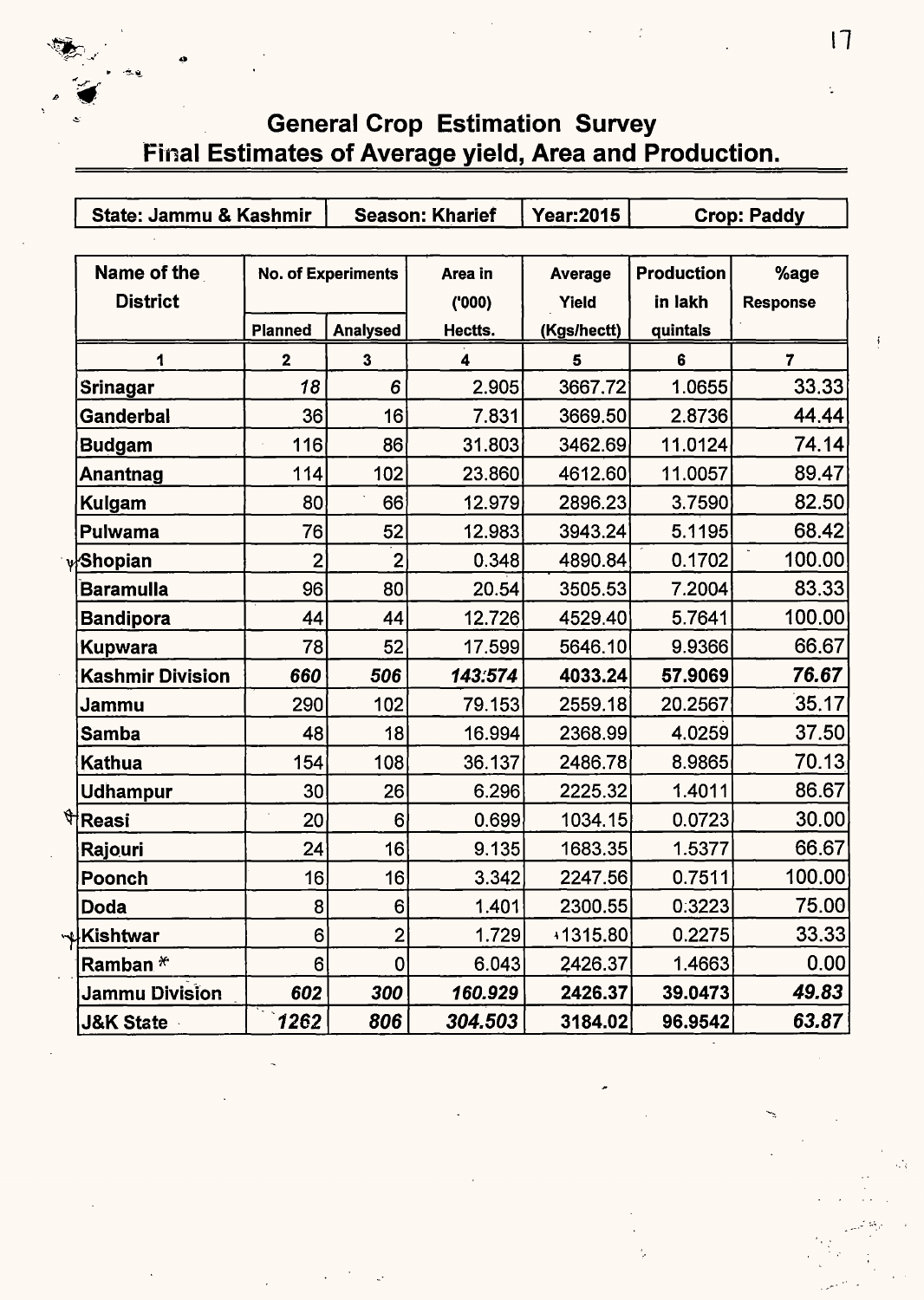-<br>Statement showing the Final Estimate of Crop Paddy for Kharif 2015 (Tehsil Wise)

 $\frac{1}{2} \left( \frac{1}{2} \right)$ 

| Tehsil /            | <b>No of Experiments</b> |                 | <b>Dried</b> | Av. Yield | , <i>, , , , , , , , , ,</i><br>Area In | Prod. In   |
|---------------------|--------------------------|-----------------|--------------|-----------|-----------------------------------------|------------|
| <b>District</b>     | <b>Planned</b>           | <b>Analysed</b> | Yield        | Kgs/Hect. | $(000$ Ha.)                             | Lakh qtls. |
| 1                   | $\mathbf 2$              | 3               | 4            | 5         | 6                                       | 7          |
| Srinagar(N)*        | 12                       | 0               | 0.00         | 3667.72   | 0.939                                   | 0.3444     |
| Srinagar(S)         | 6                        | 6               | 22006.32     | 3667.72   | 1.966                                   | 0.7211     |
| Dis.Srinagar        | 18                       | 6               |              | 3667.72   | 2.905                                   | 1.0655     |
| Ganderbal*          | 18                       | 0               | 0.00         | 3669.50   | 2.265                                   | 0.8311     |
| Kangan              | 8                        | 8               | 29956.85     | 3744.61   | 1.794                                   | 0.6718     |
| Lar                 | à.<br>10                 | 8               | 29070.25     | 3633.78   | 3.772                                   | 1.3707     |
| Dis.Ganderbal       | ٠.<br>36                 | 16              |              | 3669.50   | 7.831                                   | 2.8736     |
| Budgam              | 34                       | 28              | 85824.16     | 3065.15   | 6.920                                   | 2.1211     |
| Khansahib           | 14                       | 10              | 36919.28     | 3691.93   | 5.536                                   | 2.0439     |
| Beerwah             | 28                       | 26              | 108413.38    | 4169.75   | 3.966                                   | 1.6537     |
| Khag                | 8                        | 8               | 27112.88     | 3389.11   | 5.114                                   | 1.7332     |
| Chadoora            | 26                       | 14              | 46444.20     | 3317.44   | 6.512                                   | 2.1603     |
| Charishrief         | 0                        | 0               | 0.00         | 0.00      | 0.000                                   | 0.0000     |
| Baghati Kanipora*   | 6                        | 0               | 0.00         | 3462.69   | 3.755                                   | 1.3002     |
| Dis.Budgam          | 116                      | 86              |              | 3462.69   | 31.803                                  | 11.0124    |
| Anantnag            | 36                       | 32              | 136469.91    | 4264.68   | 4.825                                   | 2.0577     |
| Kokarnag            | 12                       | 12              | 47583.00     | 3965.25   | 2.168                                   | 0.8597     |
| Shangus             | 6                        | 6               | 32001.90     | 5333.65   | 1.385                                   | 0.7387     |
| Dooru               | 18                       | 18              | 85780.02     | 4765.56   | 2.117                                   | 1.0089     |
| Pahalgam            | 12                       | 12              | 51147.06     | 4262.26   | 1.465                                   | 0.6244     |
| Bijbehara           | 18                       | 18              | 70609.44     | 3922.75   | 3.578                                   | 1.4036     |
| Srigufwara          | 2                        | 2               | 11524.42     | 5762.21   | 1.276                                   | 0.7353     |
| Salar               | 2                        | 2               | 8844.84      | 4422.42   | 2.208                                   | 0.9765     |
| Shabadh Bala*       | 0                        | 0               | 0.00         | 4612.60   | 0.968                                   | 0.4465     |
| Mattan              | 4                        | 4               | 22392.00     | 5598.00   | 2.315                                   | 1.2959     |
| Larnoo              | $\mathbf{2}$             | $\overline{2}$  | 5859.24      | 2929.62   | 0.230                                   | 0.0674     |
| Qazigund            | $\overline{\mathbf{c}}$  | 2               | 11942.40     | 5971.20   | 1.325                                   | 0.7912     |
| <b>Dis.Anantnag</b> | 114                      | 102             |              | 4612.60   | 23.860                                  | 11.0057    |
| Kulgam              | 50                       | 38              | 124845.08    | 3285.40   | 3.292                                   | 1.0816     |
| D.H.Pora            | 8                        | 8               | 8734.72      | 1091.84   | 1.207                                   | 0.1318     |
| Devsar              | 12                       | 12              | 44731.32     | 3727.61   | 3.711                                   | 1.3833     |
| Frisal              | 2                        | 2               | 5118.00      | 2559.00   | 0.806                                   | 0.2063     |
| Pahoola             | 2                        | 2               | 7250.50      | 3625.25   | 1.229                                   | 0.4455     |
| Yaripora*           | $\overline{\mathbf{c}}$  | 0               | 0.00         | 2896.23   | 0.952                                   | 0.2757     |
| Quimoh              | 4                        | 4               | 5271.54      | 1317.89   | 1.782                                   | 0.2348     |
| <b>Dis.Kulgam</b>   | 80                       | 66              |              | 2896.23   | 12.979                                  | 3.7590     |

 $\ddot{a}$ 

 $16$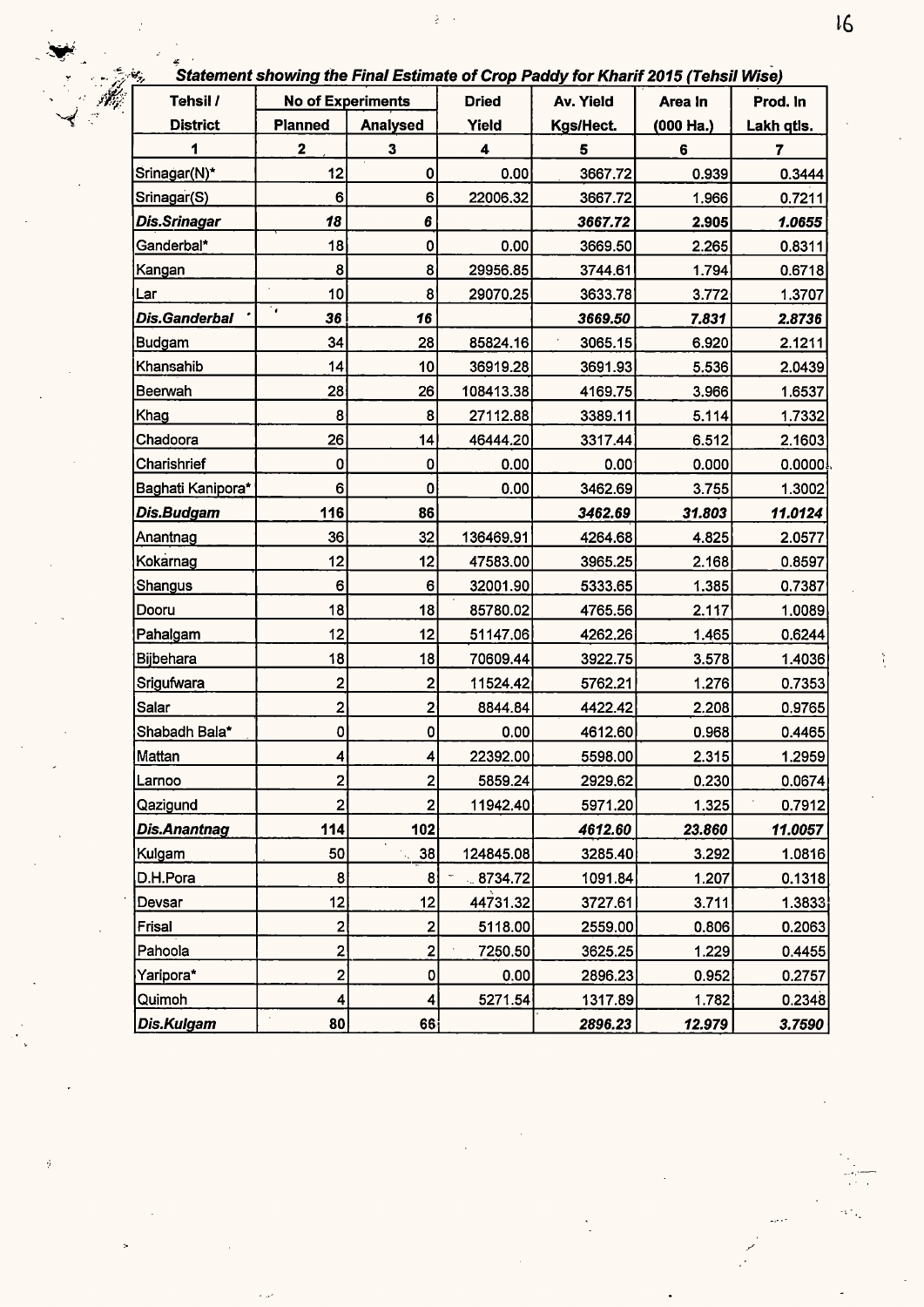| ē<br>Tehsil /        | <b>No of Experiments</b> |                         | <b>Dried</b> | Av. Yield | Area In   | Prod. In       |
|----------------------|--------------------------|-------------------------|--------------|-----------|-----------|----------------|
| <b>District</b>      | <b>Planned</b>           | <b>Analysed</b>         | Yield        | Kgs/Hect. | (000 Ha.) | Lakh qtls.     |
| 1<br>÷               | $\mathbf{2}$             | 3                       | 4            | 5         | 6         | $\overline{7}$ |
| Pulwama              | 44                       | 36                      | 159423.26    | 4428.42   | 2.233     | 0.9889         |
| Awantipora           | 12                       | 12                      | 49886.93     | 4157.24   | 6.611     | 2.7484         |
| Tral*                | 14                       | 0                       | 0.00         | 3943.24   | 2.926     | 1.1538         |
| Pampore              | 6                        | 4                       | 7534.80      | 1883.70   | 1.213     | 0.2285         |
| Dis.Pulwama          | 76                       | 52                      |              | 3943.24   | 12.983    | 5.1195         |
| Shopian              | 2                        | $\overline{2}$          | 9781.67      | 4890.84   | 0.348     | 0.1702         |
| <b>Dis.Shopian</b>   | $\overline{\mathbf{2}}$  | 2                       |              | 4890.84   | 0.348     | 0.1702         |
| Baramulla            | 10                       | 8                       | 24438.42     | 3054.80   | 1.975     | 0.6033         |
| Boniyar*             | 2                        | $\mathbf 0$             | 0.00         | 3505.53   | 0.547     | 0.1918         |
| Sopore               | 22                       | 22                      | 100003.04    | 4545.59   | 5.066     | 2.3028         |
| Rafiabad             | 12                       | 6                       | 18428.49     | 3071.41   | 3.121     | 0.9586         |
| Urí                  | 6                        | 6                       | 16556.91     | 2759.49   | 0.271     | 0.0748         |
| Pattan               | 26                       | 26                      | 89191.43     | 3010.92   | 3.884     | 1.6130         |
| Tangmarg             | 16                       | 10                      | 21492.65     | 2149.26   | 4.801     | 1.0319         |
| Kreeri               | $\overline{\mathbf{c}}$  | $\overline{\mathbf{c}}$ | 9697.37      | 4848.69   | 0.875     | 0.4243         |
| Dis.Baramulla        | 96                       | 80                      |              | 3505.53   | 20.540    | 7.2004         |
| Bandipora            | 18                       | 18                      | 75580.02     | 4198.89   | 3.994     | 1.6770         |
| Sonawari             | 26                       | 26                      | 121695.12    | 4680.58   | 8.732     | 4.0871         |
| Gureze               | $\mathbf 0$              | 0                       | 0.00         | 0.00      | 0.000     | 0.0000         |
| Dis.Bandipora        | 44                       | 44                      |              | 4529.40   | 12.726    | 5.7641         |
| Kupwara              | 42                       | 28                      | 88363.26     | 3155.83   | 2.390     | 0.7542         |
| Handwara             | 34                       | 22                      | 147813.67    | 6718.80   | 11.605    | 7.7972         |
| Karnah <sub>:</sub>  | $\overline{c}$           | 2 <sup>1</sup>          | 7686.80      | 3843.40   | 3.604     | 1.3852         |
| Dis.Kupwara          | 78                       | 52                      |              | 5646.10   | 17.599    | 9.9366         |
| Kashmir Div.         | 660                      | 506                     |              | 4033.25   | 143.574   | 57.9069        |
| <b>J&amp;K State</b> | 1262                     | 806                     |              | 3184.02   | 304.503   | 96.9542        |

ij

\* District average yfeld adopted

*(*  I

. :Mr;~,~~~::•··-

 $\overline{\bigcap}$ 

 $\mathcal{F} \rightarrow$ 

 $15$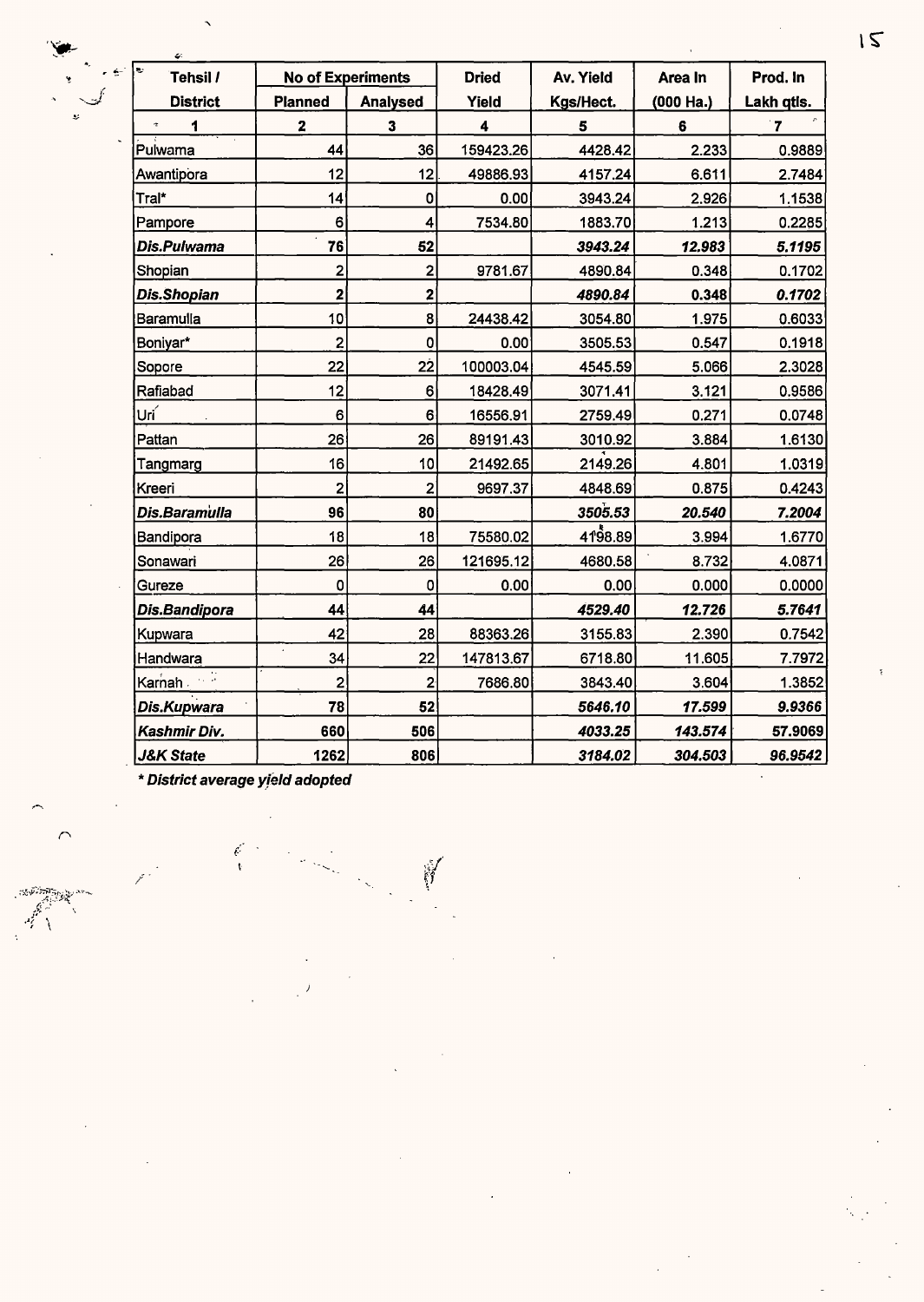### Statement showing Final Estimate of Crop Paddy for Kharif 2015 (Tehsil Wise)

 $\epsilon$ 

| Tehsil /        | <b>No of Experiments</b> |                         | <b>Dried</b> | Av. Yield | Area In     | Prod. In   |
|-----------------|--------------------------|-------------------------|--------------|-----------|-------------|------------|
| <b>District</b> | Planned                  | <b>Analysed</b>         | Yield        | Kgs/Hect. | $(000$ Ha.) | Lakh qtis. |
| 1               | $\mathbf 2$              | $\mathbf 3$             | 4            | 5         | 6           | 7          |
| Jammu           | 78                       | 6                       | 11607.48     | 1934.58   | 20.409      | 3.9483     |
| R.S.Pora        | 88                       | 46                      | 100347.85    | 2181.48   | 18.654      | 4.0693     |
| Akhnoor         | 64                       | 10                      | 26634.42     | 2663.44   | 27.537      | 7.3343     |
| <b>Bishnah</b>  | 60                       | 40                      | 156290.31    | 3907.26   | 12.553      | 4.9048     |
| Dis.Jammu       | 290                      | 102                     |              | 2559.18   | 79.153      | 20.2567    |
| Samba           | 48                       | 18                      | 42641.76     | 2368.99   | 16.994      | 4.0259     |
| Dis.Samba       | 48                       | 18                      |              | 2368.99   | 16.994      | 4.0259     |
| Kathua          | 54                       | 54                      | 127431.62    | 2359.84   | 14.204      | 3.3519     |
| Basholi         | 8                        | 6                       | 13226.85     | 2204.48   | 1.760       | 0.3880     |
| Billawar        | 26                       | 24                      | 43821.51     | 1825.90   | 6.132       | 1.1196     |
| Hiranagar       | 22                       | 22                      | 66341.73     | 3015.53   | 4.981       | 1.5020     |
| Bani            | $\overline{\mathbf{c}}$  | $\overline{2}$          | 4201.47      | 2100.74   | 0.134       | 0.0281     |
| Marheen         | 34                       | 34                      | 105875.32    | 3113.98   | 7.338       | 2.2850     |
| Dingaamb        | $\overline{c}$           | 2                       | 4841.20      | 2420.60   | 0.202       | 0.0489     |
| Mahanpur        | 6                        | 6                       | 11376.82     | 1896.14   | 1.386       | 0.2628     |
| Dis.Kathua      | 154                      | 108                     |              | 2486.78   | 36.137      | 8.9865     |
| Udhampur        | 4                        | 2                       | 2644.50      | 1322.25   | 0.926       | 0.1224     |
| Ramnagar        | 12                       | 10                      | 32544.98     | 3254.50   | 2.637       | 0.8582     |
| Chenani         | 2                        | 2                       | 2891.32      | 1445.66   | 0.208       | 0.0301     |
| Majalta         | 8                        | 8                       | 13998.22     | 1749.78   | 1.869       | 0.3270     |
| Panchari        | 2                        | 2                       | 1110.69      | 555.35    | 0.491       | 0.0273     |
| Moungri*        | 0                        | 0                       | 0.00         | 2225.32   | 0.118       | 0.0263     |
| Basantgargh     | 2                        | 2                       | 3649.41      | 1824.71   | 0.017       | 0.0031     |
| Lati*           | 0                        | 0                       | 0.00         | 2225.32   | 0.030       | 0.0067     |
| Dis.Udhampur    | 30                       | 26                      |              | 2225.32   | 6.296       | 1.4011     |
| Reasi           | 2                        | 2                       | 3584.84      | 1792.42   | 0.103       | 0.0185     |
| G.G.Gargh*      | 2                        | 0                       | 0.00         | 1034.15   | 0.057       | 0.0059     |
| Katra           | $\bf{8}$                 | $\overline{c}$          | 1591.23      | 795.62    | 0.030       | 0.0024     |
| Pouni           | $\overline{2}$           | $\overline{2}$          | 951.08       | 475.54    | 0.127       | 0.0060     |
| Bhomag*         | 0                        | $\mathsf{o}$            | 0.00         | 1034.15   | 0.091       | 0.0094     |
| Thakrakote*     | 4                        | 0                       | 0.00         | 1034.15   | 0.020       | 0.0021     |
| Arnas*          | 0                        | 0                       | 0.00         | 1034.15   | 0.141       | 0.0146     |
| Thuroo*         | 0                        | 0                       | 0.00         | 1034.15   | 0.034       | 0.0035     |
| Chassana*       | $\overline{\mathbf{c}}$  | 0                       | 0.00         | 1034.15   | 0.096       | 0.0099     |
| Dis.Reasi       | 20                       | 6                       |              | 1034.15   | 0.699       | 0.0723     |
| Rajouri         | 8                        | 6                       | 10757.34     | 1792.89   | 4.888       | 0.8764     |
| <b>Budhal</b>   | 6                        | 6                       | 7117.23      | 1186.21   | 1.117       | 0.1325     |
| Kalakote*       | $\mathbf{2}$             | 0                       | 0.00         | 1683.35   | 0.462       | 0.0778     |
| Thanamandi*     | ú<br>4                   | 0                       | 0.00         | 1683.35   | 0.725       | 0.1220     |
| Nowshehra       | $\mathbf 2$              | 2                       | 4382.62      | 1518.21   | 1.353       | 0.2054     |
| Sunderbani*     | $\pmb{0}$                | $\mathbf 0$             | 0.00         | 1683.35   | 0.084       | 0.0141     |
| Darhal          | $\overline{\mathbf{c}}$  | $\overline{\mathbf{c}}$ | 4328.29      | 2164.15   | 0.506       | 0.1095     |
| Dis.Rajouri     | 24                       | 16                      |              | 1683.35   | 9.135       | 1.5377     |

÷,

 $\frac{1}{4}$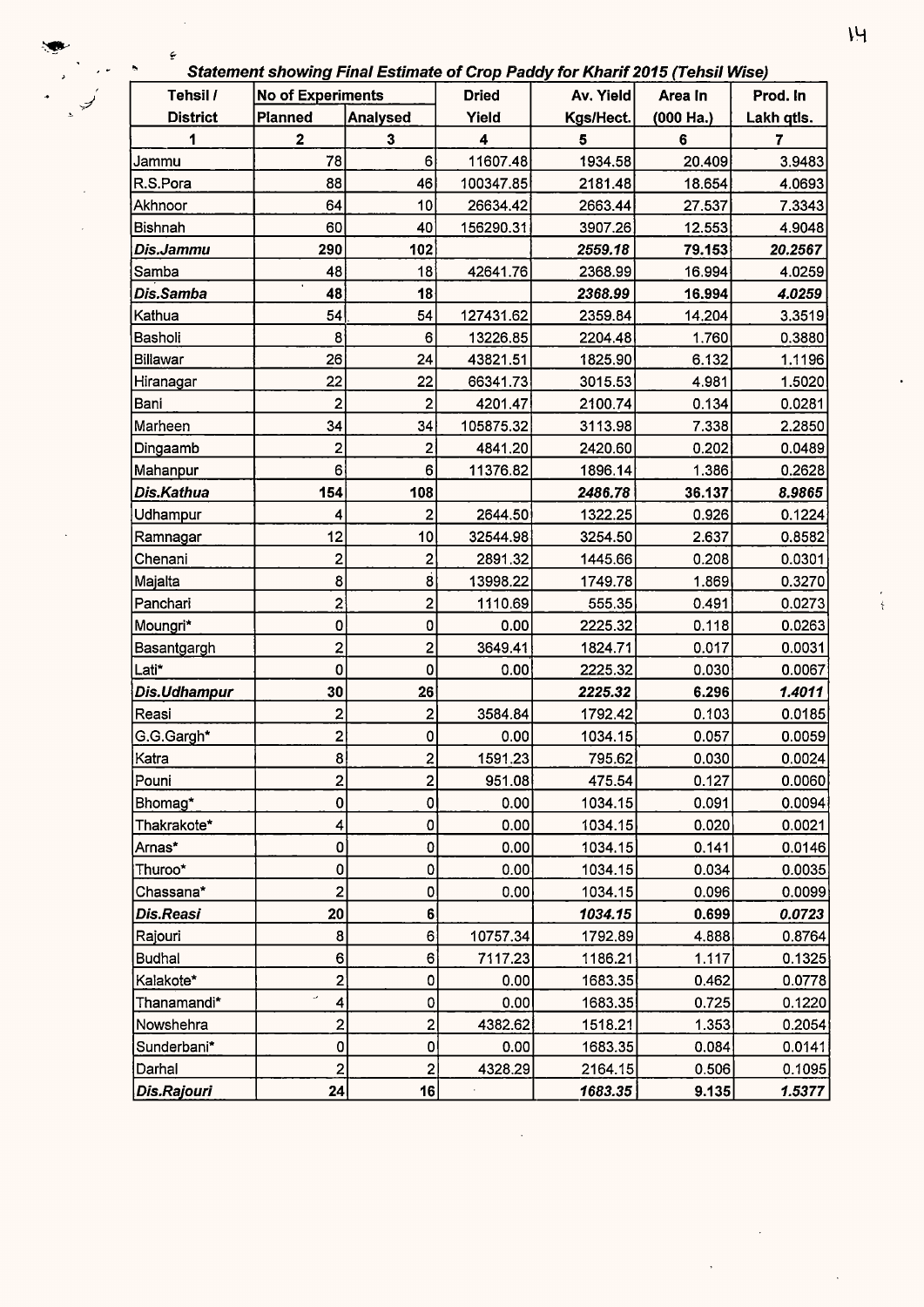| Ω.<br>se i<br>Tehsil / | <b>No of Experiments</b> |                         | <b>Dried</b> | Av. Yield | Area In     | Prod. In               |
|------------------------|--------------------------|-------------------------|--------------|-----------|-------------|------------------------|
| <b>District</b>        | <b>Planned</b>           | <b>Analysed</b>         | Yield        | Kgs/Hect. | $(000$ Ha.) | Lakh qtls.             |
| 1                      | $\overline{\mathbf{2}}$  | 3                       | 4            | 5         | 6           | 7                      |
| Haveli                 | 6                        | 6                       | 22207.24     | 3701.21   | 1.270       | 0.4701                 |
| Surankote              | 2                        | $\overline{2}$          | 2264.02      | 1132.01   | 0.494       | 0.0559                 |
| Mender                 | 6                        | 6                       | 7937.60      | 1322.93   | 1.407       | 0.1861                 |
| Mandi                  | $\overline{c}$           | $\overline{\mathbf{2}}$ | 4564.12      | 2282.06   | 0.171       | 0.0390                 |
| Dis.Poonch             | 16                       | 16                      |              | 2247.56   | 3.342       | 0.7511                 |
| Doda*                  | 2                        | 0                       | 0.00         | 2300.55   | 0.093       | 0.0214                 |
| <b>Bhaderwah</b>       | $\overline{\mathbf{c}}$  | $\overline{2}$          | 6290.60      | 3145.30   | 0.534       | $\checkmark$<br>0.1680 |
| <b>Bhaleesa</b>        | $\bf{0}$                 | $\pmb{\mathsf{O}}$      | 0.00         | 0.00      | 0.000       | 0.0000                 |
| Thathri*               | 0                        | 0                       | 0.00         | 2300.55   | 0.057       | 0.0131                 |
| <b>Bhalla</b>          | $\overline{2}$           | $\overline{\mathbf{c}}$ | 2463.08      | 1231.54   | 0.178       | 0.0219                 |
| Mohalla                | $\overline{\mathbf{c}}$  | 2                       | 2197.28      | 1098.64   | 0.217       | 0.0238                 |
| Gundna*                | 0                        | 0                       | 0.00         | 2300.55   | 0.003       | 0.0007                 |
| Bharath Bagla*         | 0                        | 0                       | 0.00         | 2300.55   | 0.040       | 0.0092                 |
| Bhagwah*               | 0                        | 0                       | 0.00         | 2300.55   | 0.135       | 0.0311                 |
| Marmat*                | 0                        | $\mathbf{0}$            | 0.00         | 2300.55   | 0.025       | 0.0058                 |
| Kashtigarh*            | 0                        | 0                       | 0.00         | 2300.55   | 0.028       | 0.0064                 |
| Assar*                 | 0                        | 0                       | 0.00         | 2300.55   | 0.068       | 0.0156                 |
| Chilly Pingla          | 0                        | 0                       | 0.00         | 0.00      | 0.000       | 0.0000                 |
| Kahara*                | $\bf{0}$                 | $\pmb{0}$               | 0.00         | 2300.55   | 0.015       | 0.0035                 |
| Phigsoo*               | 0                        | 0                       | 0.00         | 2300.55   | 0.008       | 0.0018                 |
| Chiralla               | 0                        | 0                       | 0.00         | 0.00      | 0.000       | 0.0000                 |
| Dis.Doda               | 8                        | 6                       |              | 2300.55   | 1.401       | 0.3223                 |
| Kishtwar*              | 0                        | 0                       | 0.00         | 1315.80   | 0.148       | 0.0195                 |
| Padder                 | $\overline{\mathbf{c}}$  | 2                       | 2631.60      | 1315.80   | 0.394       | 0.0518                 |
| Marwa*                 | $\overline{2}$           | $\mathbf 0$             | 0.00         | 1315.80   | 0.259       | 0.0341                 |
| Chatroo*               | 0                        | 0                       | 0.00         | 1315.80   | 0.137       | 0.0180                 |
| Mughal Maidan*         | $\overline{\mathbf{c}}$  | 0                       | 0.00         | 1315.80   | 0.191       | 0.0251                 |
| Nagseni*               | $\pmb{\mathsf{O}}$       | $\mathbf 0$             | 0.0000       | 1315.80   | 0.023       | 0.0030                 |
| Machail*               | $\mathbf 0$              | 0                       | 0.0000       | 1315.80   | 0.006       | 0.0008                 |
| Bounjwah*              | 0                        | 0                       | 0.0000       | 1315.80   | 0.040       | 0.0053                 |
| Drabshalla*            | 0                        | 0                       | 0.0000       | 1315.80   | 0.054       | 0.0071                 |
| Dachan*                | $\mathbf 0$              | 0                       | 0.0000       | 1315.80   | 0.239       | 0.0314                 |
| Warwan*                | 0                        | 0                       | 0.0000       | 1315.80   | 0.238       | 0.0313                 |
| Dis.Kishtwar           | 6                        | 2                       |              | 1315.80   | 1.729       | 0.2275                 |
| Ramban**               | $\overline{\mathbf{c}}$  | 0                       | 0.00         | 2426.37   | 2.647       | 0.6423                 |
| Banihal**              | 4                        | 0                       | 0.00         | 2426.37   | 3.396       | 0.8240                 |
| Dis.Ramban             | 6                        | $\pmb{0}$               |              | 2426.37   | 6.043       | 1.4663                 |
| Jammu Div.             | 602                      | 300                     |              | 2426.37   | 160.929     | 39.0473                |

*I* 

ċ.

)<br>بلوي.

**\*\*Division average yield adopted** 

 $13$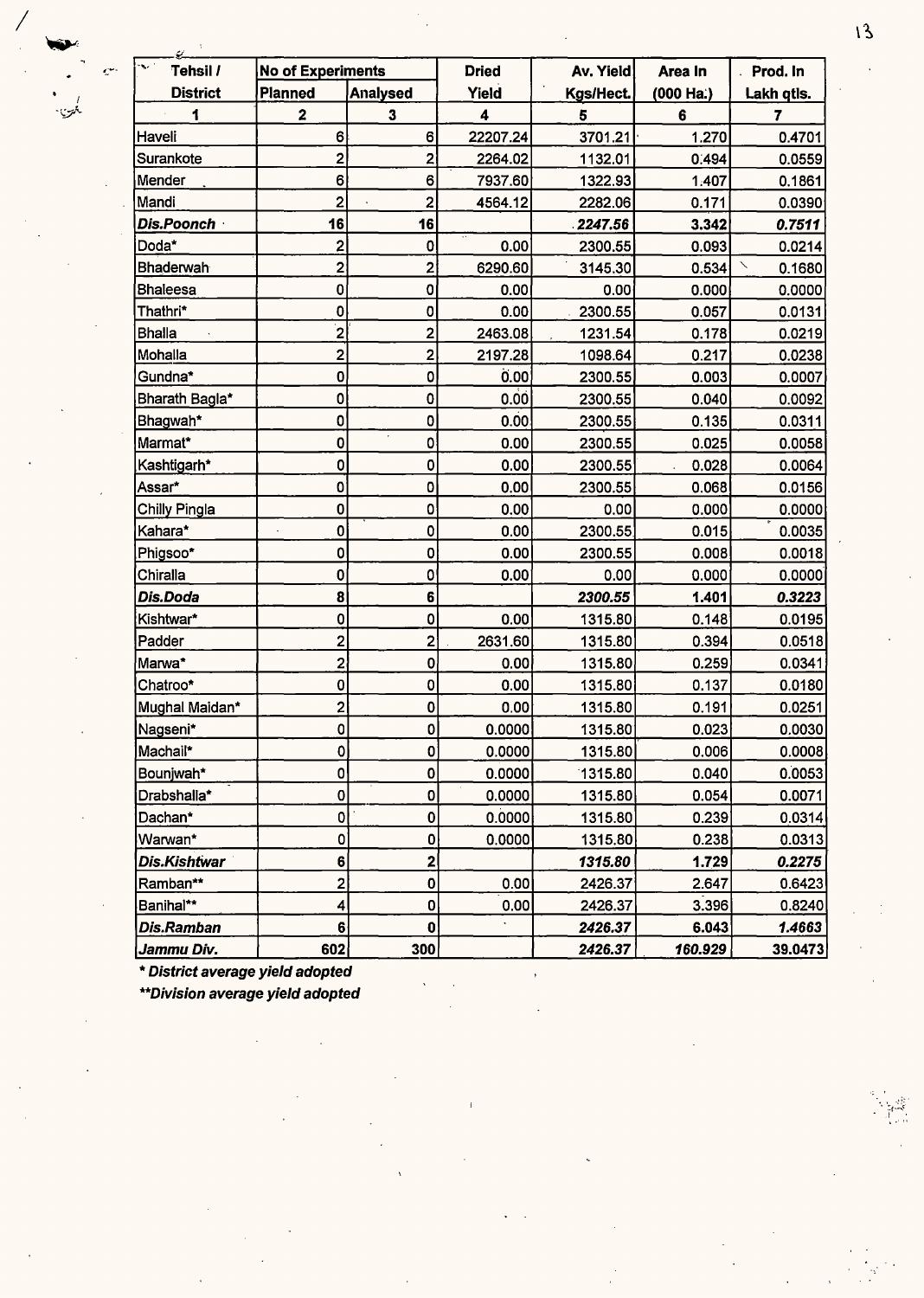#### **General Crop Estimation Survey** Final Estimates of Average yield, Area and Production.

 $\mathcal{Z}$ 

تسخنا

| State: Jammu & Kashmir  |                | <b>Season: Kharief</b>    |                         | Year:2015      | <b>Crop: Maize</b> |                 |
|-------------------------|----------------|---------------------------|-------------------------|----------------|--------------------|-----------------|
|                         |                |                           |                         |                |                    |                 |
| Name of the             |                | <b>No. of Experiments</b> | Area in                 | <b>Average</b> | <b>Production</b>  | %age            |
| <b>District</b>         |                |                           | (000)                   | Yield          | in lakh            | <b>Response</b> |
|                         | <b>Planned</b> | <b>Analysed</b>           | Hectts.                 | (Kgs/hectt)    | quintals           |                 |
| 1                       | $\mathbf{2}$   | $3 -$                     | $\overline{\mathbf{4}}$ | 5              | 6                  | $\overline{7}$  |
| Srinagar                | 4              | $\overline{2}$            | 0.097                   | 1040.18        | 0.0101             | 50.00           |
| <b>Ganderbal</b>        | 16             | 14                        | 4.012                   | 1741.61        | 0.6987             | 87.50           |
| <b>Budgam</b>           | 50             | 42                        | 13.815                  | 1984.39        | 2.7414             | 84.00           |
| Anantnag                | 56             | 42                        | 11.090                  | 1360.83        | 1.5092             | 75.00           |
| <b>Kulgam</b>           | 16             | 16                        | 3.604                   | 708.16         | 0.2552             | 100.00          |
| Pulwama                 | 26             | 10                        | 2.913                   | 2020.93        | 0.5887             | 38.46           |
| <b>Shopian</b>          | 6              | $\overline{2}$            | 2.208                   | 865.78         | 0.1912             | 33.33           |
| <b>Baramulla</b>        | 102            | 82                        | 20.567                  | 2436.41        | 5.0110             | 80.39           |
| <b>Bandipora</b>        | 22             | 20                        | 6.653                   | 1425.59        | 0.9484             | 90.91           |
| <b>Kupwara</b>          | 102            | 76                        | 18.200                  | 1363.54        | 2.4816             | 74.51           |
| <b>Kashmir Division</b> | 400            | 306                       | 83.159                  | 1735.90        | 14.4356            | 76.50           |
| Jammu                   | 56             | 10                        | 24.213                  | 2950.30        | 7.1436             | 17.86           |
| <b>Samba</b>            | 22             | 14                        | 4.489                   | 1353.18        | 0.6074             | 63.64           |
| <b>Kathua</b>           | 88             | 30                        | 15.710                  | 2935.52        | 4.6117             | 34.09           |
| <b>Udhampur</b>         | 158            | 138                       | 33.346                  | 2344.04        | 7.8164             | 87.34           |
| Reasi                   | 102            | 50                        | 12.829                  | 562.77         | 0.7220             | 49.02           |
| Rajouri                 | 220            | 202                       | 42.811                  | 1439.26        | 6.1616             | 91.82           |
| Poonch                  | 112            | 78                        | 23.848                  | 1522.82        | 3.6316             | 69.64           |
| <b>Doda</b>             | 122            | 74                        | 26.406                  | 1657.83        | 4.3777             | 60.66           |
| Kishtwar                | 60             | 30 <sup>°</sup>           | 13.104                  | 954.10         | 1.2503             | 50.00           |
| Ramban                  | 78             | 60                        | 13.943                  | 1149.73        | 1.6031             | 76.92           |
| <b>Jammu Division</b>   | 1018           | 686                       | 210.699                 | 1799.98        | 37.9254            | 67.39           |
| <b>J&amp;K State</b>    | 1418           | 992                       | 293.858                 | 1781.84        | 52.3609            | 69.96           |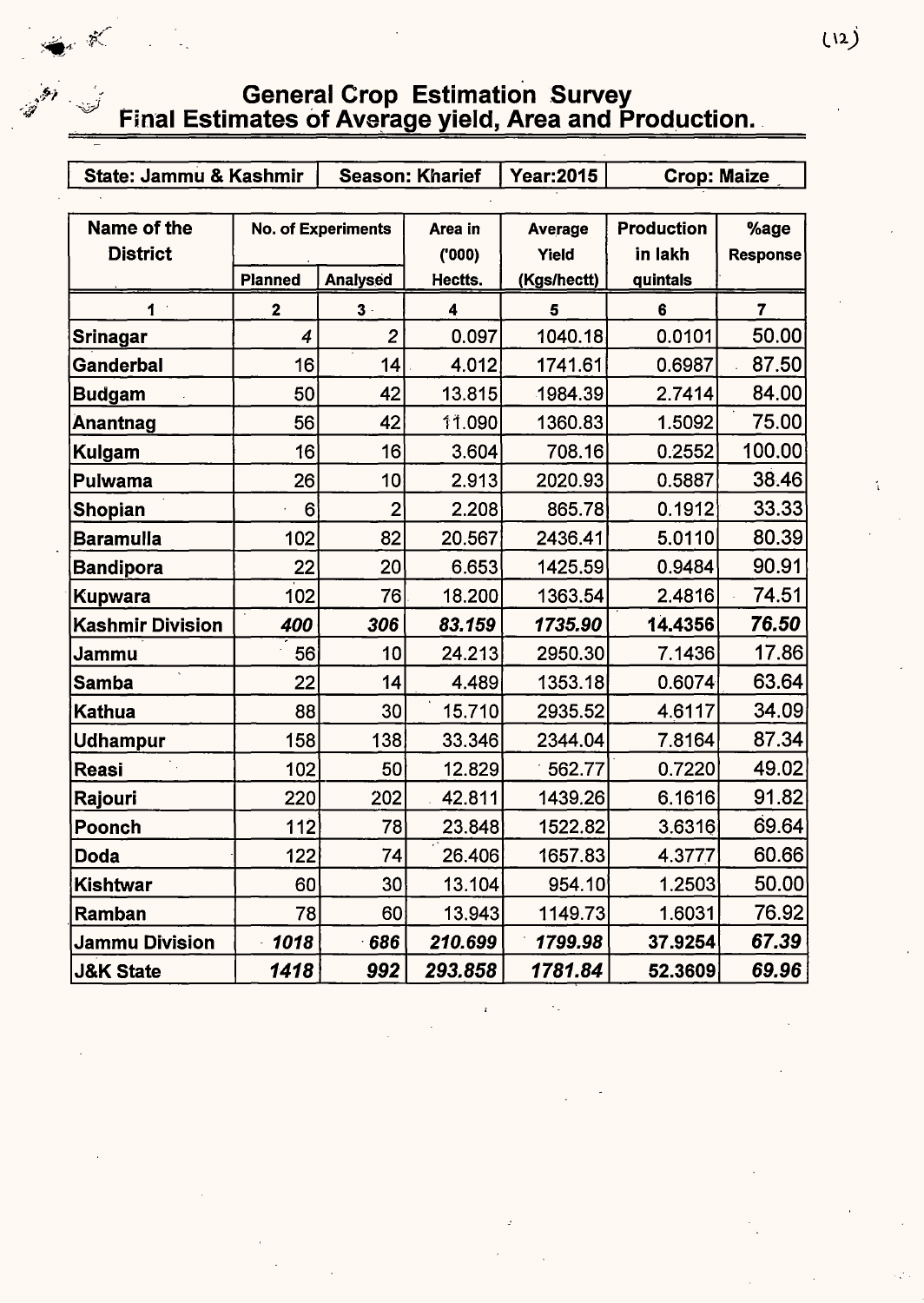ş

 $\frac{1}{2}$ 

| Tehsil /                      | <b>No. of Experiments</b> |                 | <b>Dried</b>            | Av. Yield | <b>Area In</b> | Prod. In   |
|-------------------------------|---------------------------|-----------------|-------------------------|-----------|----------------|------------|
| <b>District</b>               | <b>Planned</b>            | <b>Analysed</b> | Yield                   | Kgs/Hect. | (000 Ha.)      | Lakh qtls. |
|                               | $\mathbf 2$               | 3               | $\overline{\mathbf{4}}$ | 5         | 6              | 7          |
| Srinagar(N)*                  | $\overline{2}$            | $\mathbf 0$     | 0.00                    | 1040.18   | 0.018          | 0.0019     |
| Srinagar(S)                   | $\overline{2}$            | 2               | 2788.04                 | 1040.18   | 0.079          | 0.0082     |
| Dis.Srinagar                  | 4                         | 2               |                         | 1040.18   | 0.097          | 0.0101     |
| Ganderbal*                    | 0                         | $\mathbf 0$     | 0.00                    | 1741.61   | 0.677          | 0.1179     |
| Kangan                        | 14                        | 14              | 24382.62                | 1741.62   | 2.770          | 0.4824     |
| Lar*                          | $\overline{2}$            | $\mathbf 0$     | 0.00                    | 1741.61   | 0.565          | 0.0984     |
| <b>Dis.Ganderbal</b>          | 16                        | 14              |                         | 1741.61   | 4.012          | 0.6987     |
| <b>Budgam</b>                 | $\overline{\mathbf{c}}$   | 2               | 4934.52                 | 1242.99   | 0.504          | 0.0626     |
| Khansahib                     | 16                        | 12              | 20621.42                | 1718.45   | 6.177          | 1.0615     |
| <b>Beerwah</b>                | 4                         | 4               | 4127.33                 | 1242.99   | 0.991          | 0.1232     |
| Khag                          | 16                        | 4               | 22525.17                | 1608.94   | 2.567          | 0.4130     |
| Chadoora                      | 8                         | 8 <sup>1</sup>  | 26721.04                | 3340.13   | 2.428          | 0.8110     |
| Charishrief                   | 4                         | $\mathbf{2}$    | 4706.07                 | 2353.04   | 1.148          | 0.2701     |
| Baghati Kanipora              | 0                         | 0               | 0.00                    | 0.00      | 0.00           | 0.0000     |
| Dis.Budgam                    | 50                        | 42              |                         | 1984.39   | 13.815         | 2.7414     |
| Anantnag*                     | $\mathbf 0$               | $\mathbf 0$     | 0.00                    | 1360.83   | 0.024          | 0.0033     |
| Kokarnag<br>$\mathbf{v}$      | 12                        | 12              | 19139.48                | 1594.96   | 1.973          | 0.3147     |
| Shangus                       | 6                         | 6               | 4952.00                 | 825.33    | 1.082          | 0.0893     |
| Dooru                         | 4                         | 2               | 1627.97                 | 813.99    | 0.886          | 0.0721     |
| Pahalgam                      | 4                         | 4               | 5036.18                 | 1259.05   | 1.122          | 0.1413     |
| <b>Bijbehara</b>              | 4                         | $2^{^{\prime}}$ | 4934.67                 | 2467.33   | 0.663          | 0.1636     |
| Srigufwara                    | $\overline{2}$            | $\overline{2}$  | 5490.53                 | 2745.27   | 0.416          | 0.1142     |
| Salar*                        | 4                         | 0               | 0.00                    | 1360.83   | 1.467          | 0.1996     |
| Shabadh Bala                  | 4                         | $\mathbf{2}$    | 1380.37                 | 690.19    | 1.140          | 0.0787     |
| Mattan                        | $\overline{2}$            | $\mathbf{0}$    | .0.00                   | 0.00      | 0.000          | 0.0000     |
| Larnoo                        | 10                        | 10 <sup>1</sup> | 11996.22                | 1199.62   | 1.873          | 0.2247     |
| Qazigund                      | 4                         | $\mathbf{2}$    | 4852.96                 | 2426.48   | 0.444          | 0.1077     |
| Dis.Anantnag                  | 56                        | 42              |                         | 1360.83   | 11.090         | 1.5092     |
| Kulgam                        | 0                         | $\mathbf 0$     | 0.00                    | 0.00      | 0.000          | 0.0000     |
| D.H.Pora<br>$\epsilon_{\ell}$ | 16                        | 16              | 11330.60                | 708.16    | 3.173          | 0.2247     |
| Devsar*                       | 0                         | $\pmb{0}$       | 0.00                    | 708.16    | 0.348          | 0.0246     |
| Frisal*                       | 0                         | $\pmb{0}$       | 0.00                    | 708.16    | 0.004          | 0.0003     |
| Pahoola*                      | $\pmb{0}$                 | 0               | 0.00                    | 708.16    | 0.030          | 0.0021     |
| Yaripora                      | $\mathbf 0$               | $\overline{0}$  | 0.00                    | 0.00      | 0.000          | 0.0000     |
| Quimoh*                       | 0                         | $\bf{0}$        | 0.00                    | 708.16    | 0.049          | 0.0035     |
| Dis.Kulgam                    | 16                        | 16              |                         | 708.16    | 3.604          | 0.2552     |
| Pulwama                       | 10                        | 10              | 20209.25                | 2020.93   | 0.065          | 0.0131     |
| Awantipora                    | $\overline{2}$            | $\pmb{0}$       | 0.00                    | 0.00      | 0.000          | 0.0000     |
| Tral*                         | 12                        | $\pmb{0}$       | 0.00                    | 2020.93   | 1.208          | 0.2441     |
| Pampore*                      | $\overline{\mathbf{c}}$   | 0               | 0.00                    | 2020.93   | 1.640          | 0.3314     |
| Dis.Pulwama                   | 26                        | 10 <sub>l</sub> |                         | 2020.93   | 2.913          | 0.5887     |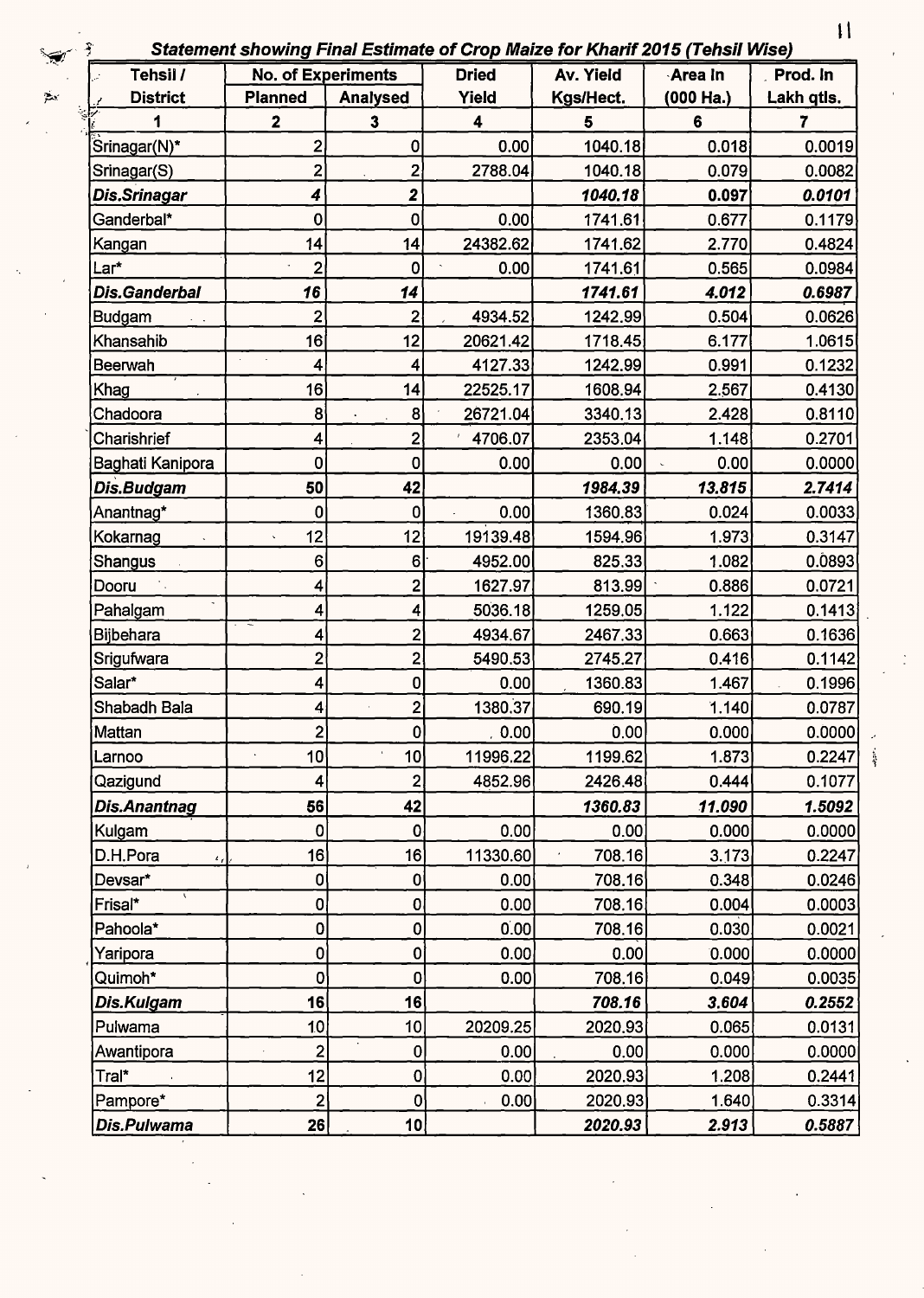| 핛<br>Tehsil /        | <b>No. of Experiments</b> |                 | <b>Dried</b> | Av. Yield | Area In   | Prod. In   |
|----------------------|---------------------------|-----------------|--------------|-----------|-----------|------------|
| <b>District</b>      | <b>Planned</b>            | <b>Analysed</b> | Yield        | Kgs/Hect. | (000 Ha.) | Lakh qtls. |
| Shopian              | 6                         | $\overline{2}$  | 1731.56      | 865.78    | 2.208     | 0.1912     |
| <b>Dis.Shopian</b>   | 6                         | 2               |              | 865.78    | 2.208     | 0.1912     |
| Baramulla            | 20                        | 18              | 28791.13     | 1599.51   | 5.882     | 0.9408     |
| Boniyar*             | 12                        | 0               | 0.00         | 2436.41   | 2.513     | 0.6123     |
| Sopore               | 20 <sup>1</sup>           | 20 <sup>1</sup> | 44006.33     | 2200.32   | 1.020     | 0.2244     |
| Rafiabad*            | 4                         | 0               | 0.00         | 2436.41   | 2.153     | 0.5246     |
| Uri                  | 20                        | 20 <sup>1</sup> | 32756.58     | 1637.83   | 3.163     | 0.5180     |
| Pattan               | 14                        | 12              | 15377.82     | 3010.92   | 2.461     | 1.6130     |
| Tangmarg             | 8                         | 8               | 14688.29     | 1836.04   | 2.271     | 0.4170     |
| Kreeri               | 4                         | 4               | 5828.48      | 1457.12   | 1.104     | 0.1609     |
| Dis.Baramulla        | 102                       | 82              |              | 2436.41   | 20.567    | 5.0110     |
| Bandipora            | 10                        | 8               | 14206.48     | 1775.81   | 3.174     | 0.5636     |
| Sonawari             | 12                        | 12              | 13198.84     | 1099.90   | 3.413     | 0.3754     |
| Gureze*              | 0                         | 0               | 0.00         | 1425.59   | 0.066     | 0.0094     |
| Dis.Bandipora        | 22                        | 20 <sub>l</sub> |              | 1425.59   | 6.653     | 0.9484     |
| Kupwara              | 44                        | 30 <sup>°</sup> | 33250.39     | 1108.35   | 3.507     | 0.3887     |
| Handwara             | 50<br>ä,                  | 38              | 45633.24     | 1200.87   | 10.799    | 1.2968     |
| Karnah               | 8                         | 8               | 16356.00     | 2044.50   | 3.894     | 0.7961     |
| Dis.Kupwara          | 102                       | 76              |              | 1363.54   | 18.200    | 2.4816     |
| Kashmir Div.         | 400                       | 306             |              | 1735.90   | 83.159    | 14.4356    |
| <b>J&amp;K State</b> | 1418                      | 992             |              | 1781.84   | 293.858   | 52.3609    |

 $\Delta_{\mathcal{B}^+}^{\mathcal{L}}$ 

lD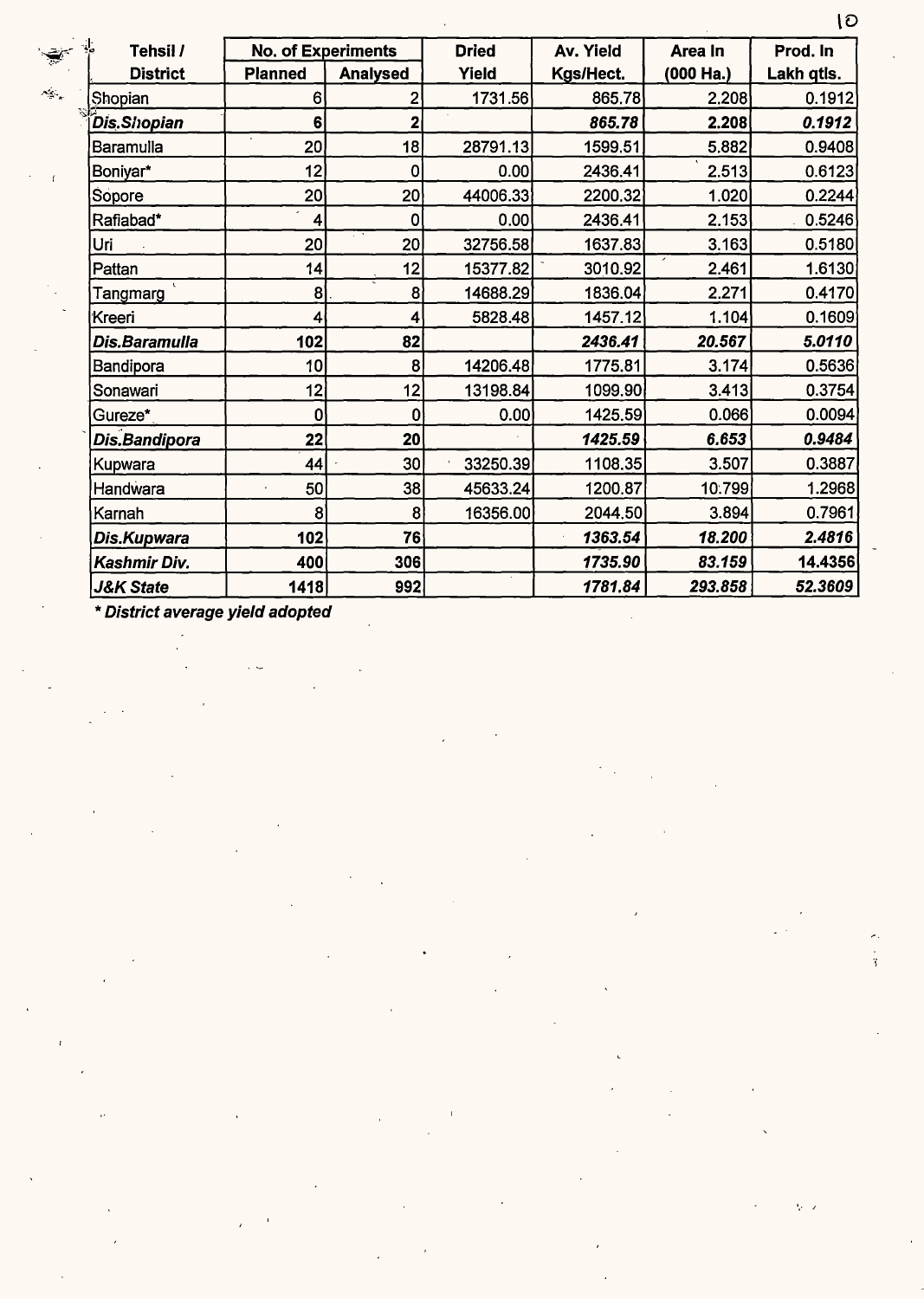| $\lambda$             |                           |                         |              | Statement showing Final Estimate of Crop Maize for Kharif 2015 (Tehsil Wise) |             |                  |
|-----------------------|---------------------------|-------------------------|--------------|------------------------------------------------------------------------------|-------------|------------------|
| Tehsil /              | <b>No. of Experiments</b> |                         | <b>Dried</b> | Av. Yield                                                                    | Area In     | Prod. In         |
| <b>District</b><br>-1 | <b>Planned</b>            | Analysed                | Yield<br>4   | Kgs/Hect.                                                                    | (000 Ha.)   | Lakh qtis.       |
|                       | $\mathbf 2$<br>42         | $\mathbf{3}$<br>8       | 29290.68     | 5<br>3661.34                                                                 | 6<br>16.721 | 7                |
| Jammu<br>R.S.Pora     | 0                         | 0                       | 0.00         | 0.00                                                                         | 0.000       | 6.1221<br>0:0000 |
| Akhnoor               | 14                        | $\overline{\mathbf{2}}$ | 2726.76      | 1363.38                                                                      | 7.492       | 1.0214           |
| <b>Bishnah</b>        | 0                         | 0                       | 0.00         | 0.00                                                                         | 0.000       | 0.0000           |
| Dis.Jammu             | 56                        | 10                      |              | 2950.30                                                                      | 24.213      | 7.1436           |
| Samba                 | 22                        | 14                      | 18944.46     | 1353.18                                                                      | 4.489       | 0.6074           |
| Dis.Samba             | 22                        | 14                      |              | 1353.18                                                                      | 4.489       | 0.6074           |
| Kathua                | 20                        | 18                      | 37312.00     | 2072.89                                                                      | 1.632       | 0.3383           |
| Basholi               | 8                         | $\overline{\mathbf{c}}$ | 2803.20      | $-1401.60$                                                                   | 1.680       | 0.2355           |
| Billawar*             | 32                        | 0                       | 0.00         | 2935.52                                                                      | 6.545       | 1.9213           |
| Hiranagar             | 4                         | $\vert \vert$           | 5676.80      | 1419.20                                                                      | 0.557       | 0.0790           |
| Bani                  | 16                        | ╭<br>4                  | 19603.20     | 4900.80                                                                      | 3.358       | 1.6457           |
| Marheen*              | $\overline{\mathbf{c}}$   | 0                       | 0.00         | 2935.52                                                                      | 0.391       | 0.1148           |
| Dingaamb              | $\overline{2}$            | 2 <sup>1</sup>          | 1548.80      | 774.40                                                                       | 0.819       | 0.0634           |
| Mahanpur*             | 4                         | $\overline{0}$          | 0.00         | 2935.52                                                                      | 0.728       | 0.2137           |
| Dis.Kathua            | 88                        | 30                      | 0.00         | 2935.52                                                                      | 15.710      | 4.6117           |
| Udhampur              | 40                        | 20                      | 36629.43     | 1831.47                                                                      | 8.845       | 1.6199           |
| Ramnagar              | 40                        | 40                      | 170795.24    | 4269.88                                                                      | 8.960       | 3.8258           |
| Chenani               | 28                        | 28                      | 38511.20     | 1375.40                                                                      | 4.533       | 0.6235           |
| Majalta               | 8                         | 8                       | 16859.92     | 2107.49                                                                      | 2.293       | 0.4832           |
| Panchari              | 14                        | 14                      | 14322.56     | 1023.04                                                                      | 2.993       | 0.3062           |
| Moungri               | 10                        | 10                      | 11946.20     | 1194.62                                                                      | 1.843       | 0.2202           |
| Basantgargh           | 8                         | $\mathbf{8}$            | 15018.08     | 1877.26                                                                      | 1.876       | 0.3522           |
| Lati                  | 10 <sub>l</sub>           | 10 <sub>l</sub>         | 19242.72     | 1924.27                                                                      | 2.003       | 0.3854           |
| Dis.Udhampur          | 158                       | 138                     |              | 2344.04                                                                      | 33.346      | 7.8164           |
| Reasi                 | 14                        | 14                      | 5890.89      | 420.78                                                                       | 2.082       | 0.0876           |
| G.G.Gargh*            | 20 <sub>1</sub>           | 0                       | 0.00         | 562.77                                                                       | 1.105       | 0.0622           |
| Katra                 | 10 <sup>°</sup>           | 10 <sup>1</sup><br>×    | 11781.77     | 1178.18                                                                      | 1.471       | 0.1733           |
| Pouni                 | 12 <sub>5</sub>           | -<br> 8 <br>$\epsilon$  | 2459.93      | 307.49                                                                       | 1.973       | 0.0607           |
| Bhomag*               | 6                         | $\mathbf{0}$            | 0.00         | 562.77                                                                       | 0.929       | 0.0523           |
| Thakrakote*           | 6                         | $\mathbf{0}$            | 0.00         | 562.77                                                                       | 1.656       | 0.0932           |
| Arnas                 | 6                         | 6 <sup>1</sup>          | 3548.66      | 591.44                                                                       | 0.798       | 0.0472           |
| Thuroo                | 12                        | 12                      | 5647.25      | 470.60                                                                       | 1.398       | 0.0658           |
| Chassana*             | 16                        | $\cdot$ O               | 0.00         | 562.77                                                                       | 1.417       | 0.0797           |
| Dis.Reasi             | 102                       | 50                      |              | 562.77                                                                       | 12.829      | 0.7220           |
| Rajouri               | 56                        | 52                      | 62727.94     | 1206.31                                                                      | 8.263       | 0.9968           |
| <b>Budhal</b>         | 44                        | 44                      | 55495.97     | 1261.27                                                                      | 9.382       | 1.1833           |
| Kalakote              | 26                        | 24                      | 32837.33     | 1368.22                                                                      | 5.712       | 0.7815           |
| Thanamandi            | 18                        | 18                      | 18915.02     | 1050.83                                                                      | 4.082       | 0.4290           |
| Nowshehra             | 40                        | 36                      | 65388.33     | 1816.34                                                                      | 7.229       | 1.3130           |
| Sunderbani            | 28                        | 24                      | 41039.20     | 1709.97                                                                      | 6.498       | 1.1111           |
| Darhal                | 8                         | $\vert 4 \vert$         | 8434.51      | 2108.63                                                                      | 1.645       | 0.3469           |
| Dis.Rajouri           | 220                       | 202                     |              | 1439.26                                                                      | 42.811      | 6.1616           |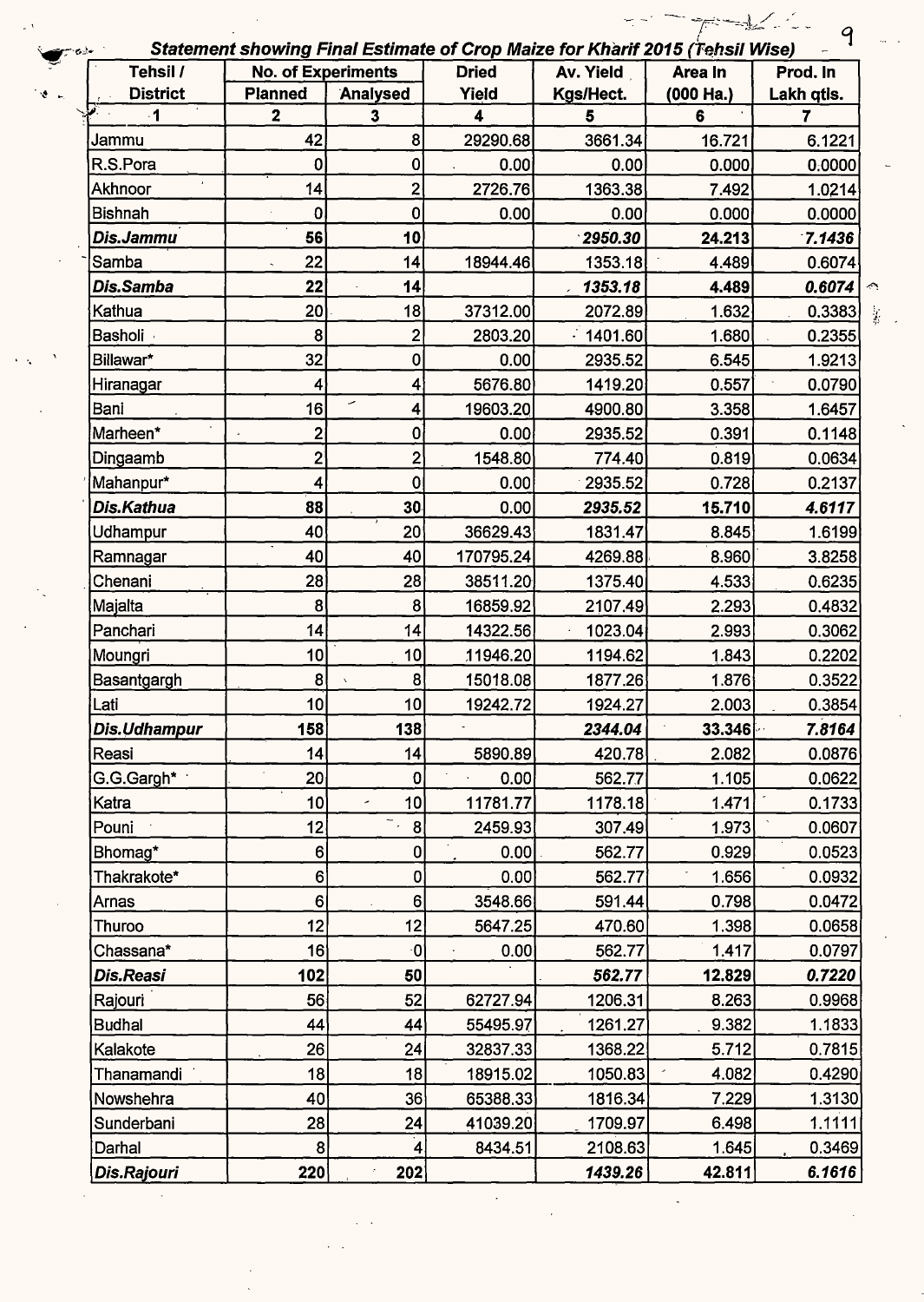|                      |                           |                 |              |           |             | 8          |
|----------------------|---------------------------|-----------------|--------------|-----------|-------------|------------|
| ناه خرمو<br>Tehsil / | <b>No. of Experiments</b> |                 | <b>Dried</b> | Av. Yield | Area In     | Prod. In   |
| <b>District</b>      | <b>Planned</b>            | <b>Analysed</b> | Yield        | Kgs/Hect. | $(000$ Ha.) | Lakh qtls. |
| Flaveli*             | 28                        | 0               | 0.00         | 1522.82   | 6.059       | 0.9227     |
| Surankote            | 26                        | 24              | 36680.18     | 1528.34   | 5.260       | 0.8039     |
| Mender               | 42                        | 38              | 64635.17     | 1700.93   | 9.020       | 1.5342     |
| Mandi                | 16                        | 16              | 16907.94     | 1056.75   | 3.509       | 0.3708     |
| <b>Dis.Poonch</b>    | 112                       | 78              |              | 1522.82   | 23.848      | 3.6316     |
| Doda                 | 52                        | 38              | 154902.04    | 4076.37   | 4.628       | 1.8865     |
| <b>Bhaderwah</b>     | 16                        | 16              | 23157.00     | 1447.31   | 2.428       | 0.3514     |
| Bhaleesa*            | 16                        | 0               | 0.00         | 1657.83   | 2.376       | 0.3939     |
| <b>Thathri</b>       | 12                        | 4               | 3938.24      | 984.56    | 1.427       | 0.1405     |
| <b>Bhalla</b>        | $\mathbf{2}$              | $\overline{2}$  | 1488.00      | 744.00    | 1.813       | 0.1349     |
| Mohalla*             | $\overline{\mathbf{c}}$   | 0               | 0.00         | 1657.83   | 0.960       | 0.1592     |
| Gundna               | $\overline{\mathbf{2}}$   | $\overline{2}$  | 1216.44      | 608.22    | 1.292       | 0.0786     |
| <b>Bharath Bagla</b> | $\overline{\mathbf{c}}$   | $\overline{c}$  | 1723.60      | 861.80    | 1.236       | 0.1065     |
| <b>Bhagwah</b>       | $\mathbf{2}$              | $\overline{c}$  | 2343.60      | 1171.80   | 1.693       | 0.1984     |
| Marmat               | $\overline{2}$            | $\overline{2}$  | 836.38       | 418.19    | 1.482       | 0.0620     |
| Kashtigarh           | $\overline{\mathbf{4}}$   | 4               | 3397.60      | 849.40    | 2.268       | 0.1926     |
| Assar                | $\mathbf{2}$              | $\overline{2}$  | 1240.00      | 620.00    | 1.186       | 0.0735     |
| Chilly Pingla*       | $\overline{\mathbf{c}}$   | $\bf{0}$        | 0.00         | 1657.83   | 1.170       | 0.1940     |
| Kahara*              | $\overline{\mathbf{2}}$   | 0               | 0.00         | 1657.83   | 1.226       | 0.2032     |
| Phigsoo*             | $\overline{2}$            | $\bf{0}$        | 0.00         | 1657.83   | 0.311       | 0.0516     |
| Chiralla*            | $\overline{2}$            | $\mathbf 0$     | 0.00         | 1657.83   | 0.910       | 0.1509     |
| Dis.Doda             | 122                       | 74              |              | 1657.83   | 26.406      | 4.3777     |
| Kishtwar             | 18                        | 4               | 1966.05      | 491.51    | 4.122       | 0.2026     |
| Padder               | $\overline{\mathbf{c}}$   | $\overline{2}$  | 2505.75      | 1252.88   | 0.667       | 0.0836     |
| Marwa*               | $\overline{\mathbf{4}}$   | ΩI              | 0.00         | 954.10    | 0.775       | 0.0739     |
| Chatroo              | 4                         | $\overline{2}$  | 1721.90      | 860.95    | 1.052       | 0.0906     |
| Mughal Maidan        | 10                        | 10 <sup>1</sup> | 8519.55      | 851.96    | 2.117       | 0.1804     |
| Nagseni              | $\boldsymbol{4}$          | 4               | 2891.25      | 722.81    | 0.838       | 0.0606     |
| Machail*             | 0                         | $\pmb{0}$       | 0.00         | 954.10    | 0.028       | 0.0027     |
| Bounjwah             | 8                         | 8 <sup>1</sup>  | 25572.79     | 3196.60   | 0.988       | 0.3158     |
| Drabshalla*          | $\overline{\mathbf{4}}$   | 0               | 0.00         | 954.10    | 1.686       | 0.1609     |
| Dachan*              | 4                         | 0               | 0:00         | 954.10    | 0.570       | 0.0544     |
| Warwan*              | $\mathbf{2}$              | 0               | 0.00         | 954.10    | 0.261       | 0.0249     |
| Dis.Kishtwar         | 60                        | 30              |              | 954.10    | 13.104      | 1.2503     |
| Ramban               | 46                        | 36              | 50472.38     | 1402.01   | 6.862       | 0.9621     |
| <b>Banihal</b>       | 32                        | 24              | 21725.95     | 905.25    | 7.081       | 0.6410     |
| <b>Dis.Ramban</b>    | 78                        | 60              |              | 1149.73   | 13.943      | 1.6031     |
| Jammu Div.           | 1018                      | 686             |              | 1799.98   | 210,699     | 37.9254    |

 $\mathcal{G}_\omega$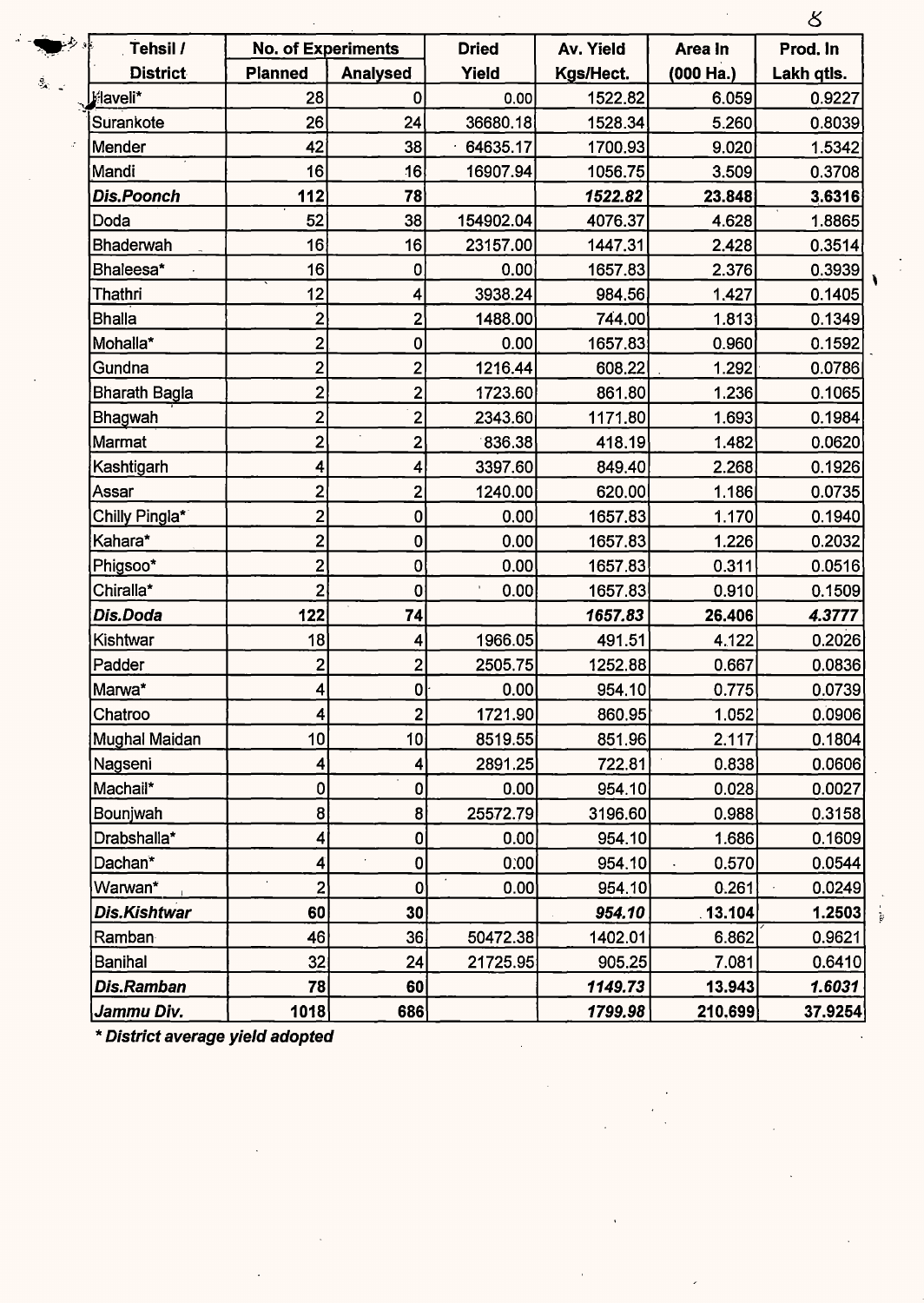## General Crop Estimation. Survey Final Estimates of Average yield, Area and Production.

| State: Jammu & Kashmir Season: Kharief | <b>Year 2015</b> | <b>Crop: Potato</b> |
|----------------------------------------|------------------|---------------------|

| Name of the          |                | <b>No. of Experiments</b> | <b>Area</b>    | Average         | <b>Production</b> | %age            |
|----------------------|----------------|---------------------------|----------------|-----------------|-------------------|-----------------|
| <b>District</b>      |                |                           | in             | <b>Yield in</b> | in                | <b>Response</b> |
|                      | <b>Planned</b> | <b>Analysed</b>           | Hectts.        | (Kgs/hectt)     | quintals          |                 |
| Srinagar             | 6              | 2                         | 90             | 13048.20        | 11743             | 33.33           |
| Ganderbal*           | 4              | 0                         | 79             | 7962.50         | 6290              | 0.00            |
| <b>Budgam</b>        | 4              | 4                         | 50             | 3863.85         | 1932              | 100.00          |
| Anantnag*            | 20             | $\mathbf 0$               | $\cdot$<br>88  | 7962.50         | 7007              | 0.00            |
| Kulgam*              | $\mathbf 0$    | $\mathbf 0$               | 89             | 7962.50         | 7087              | 0.00            |
| <b>Pulwama</b>       | $\mathbf 0$    | $\mathbf 0$               | 0              | 0.00            | 0                 | 0.00            |
| <b>Shopian</b>       | 24             | $\overline{2}$            | 291            | 3430.10         | 9982              | 8.33            |
| Baramulla*           | 0              | $\mathbf 0$               | 1              | 7962.50         | 80                | 0.00            |
| <b>Bandipora</b>     | 74             | 66                        | 382            | 10753.50        | 41078             | 89.19           |
| Kupwara*             | 36             | 0                         | 308            | 7962.50         | 24525             | 0.00            |
| Kashmir Div.         | 168            | 74                        | 1378           | 7962.50         | 109723            | 44.05           |
| Jammu                | 52             | 0                         | 0              | 0.00            | 0                 | 0.00            |
| <b>Samba</b>         | $\mathbf 0$    | $\overline{0}$            | 0              | 0.00            | 0                 | 0.00            |
| Kathua*              | 28             | $\overline{0}$            | 120            | 3657.45         | 4389              | 0.00            |
| <b>Udhampur</b>      | 44             | 16                        | 115            | 3657.45         | 4206              | 36.36           |
| Reasi                | 0              | $\mathbf 0$               | 0              | 0.00            | 0                 | 0.00            |
| Rajouri              | $\overline{2}$ | $\mathbf 0$               | 0              | 0.00            | $\mathbf 0$       | 0.00            |
| Poonch*              | $\overline{2}$ | $\mathbf 0$               | $\overline{2}$ | 3657.00         | 73                | 0.00            |
| Kashtwar             | 22             | $\mathbf 0$               | 0              | 0.00            | 0                 | 0:00            |
| <b>Ramban</b>        | $\overline{0}$ | $\overline{0}$            | 0              | 0.00            | $\mathbf 0$       | 0.00            |
| Doda                 | $\overline{2}$ | $\overline{0}$            | $\overline{0}$ | 0.00            | 0                 | 0.00            |
| Jammu Div.           | 152            | 16                        | 237            | 3657.45         | 8668              | 10.53           |
| <b>J&amp;K State</b> | 320            | 90                        | 1615           | 7330.75         | 118392            | 28.13           |

Note:- \*Division average yield adopted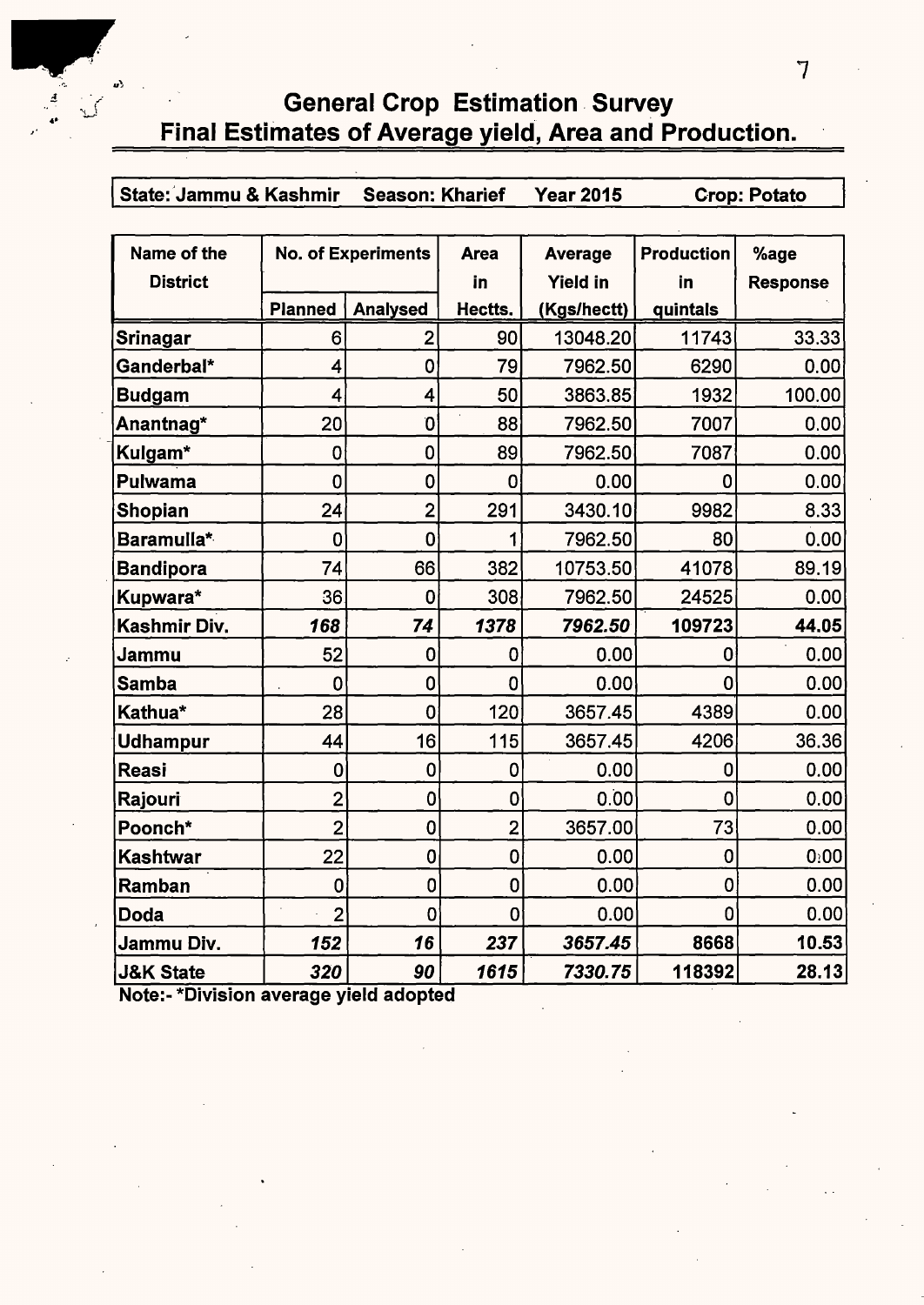| <b>Statement Showing the Final Estimate of Crop Potato for Kharief-2015</b> |  |  |
|-----------------------------------------------------------------------------|--|--|
|                                                                             |  |  |

| Tehsil /             |                         | <b>No.of Experiments.</b> | <b>Wet Yield</b> | <b>Dried Yield</b> | <b>Av.Yield in</b> | Area in                   | Prod. in |
|----------------------|-------------------------|---------------------------|------------------|--------------------|--------------------|---------------------------|----------|
| <b>District</b>      | <b>Planned</b>          | <b>Analysed</b>           |                  | (in Kgs)           | (Kgs/hectts.)      | (Hectts.)                 | (Qtls.)  |
| Srinagar(N)*         | $\pmb{\jmath}$<br>4     | 0                         | 0                | 0.00               | 13048.20           | 28                        | 3653     |
| Srinagar(S)          | 2                       | 2                         | 66000            | 26096.40           | 13048.20           | 62                        | 8090     |
| Dis.Srinagar         | 6                       | $\overline{\mathbf{2}}$   |                  |                    | 13048.20           | 90                        | 11743    |
| Ganderbal            | 0                       | 0                         |                  | 0.00               | 0.00               | 0                         |          |
| Kangan**             | 4                       | 0                         | 0                | 0.00               | 7962.50            | 79                        | 6290     |
| Lar                  | 0                       | 0                         | 0                | 0.00               | 0.00               | 0                         |          |
| <b>Dis.Ganderbal</b> | 4                       | 0                         |                  |                    | 7962.50            | 79                        | 6290     |
| <b>Budgam</b>        | 0                       | 0                         |                  | 0.00               | 0.00               | $\bf{0}$                  | 0        |
| Khansahib            | 0                       | 0                         |                  | 0.00               | 0.00               | 0                         | 0        |
| Beerwah              | 0                       | 0                         |                  | 0.00               | 0.00               | 0                         | 0        |
| Khag                 | 0                       | 0                         |                  | 0.00               | 0.00               | 0                         | 0        |
| Chadoora             | 0                       | 0                         | 0                | 0.00               | 0.00               | 0                         |          |
| Charishrief          | $\overline{\mathbf{c}}$ | 2                         | 17000            | 6721.80            | 3360.90            | 26                        | 874      |
| Baghati Kanipora     | $\overline{2}$          | 2                         | 22300            | 8817.42            | 4408.71            | 24                        | 1058     |
| Dis.Budgam           | 4                       | 4                         |                  |                    | 3863.85            | 50                        | 1932     |
| Anantnag             | 0                       | 0                         | 0                | 0.00               | 0.00               | 0                         | Ω        |
| Kokarnag             | 0                       | 0                         | 0                | 0.00               | 0.00               | $\mathbf 0$               | 0        |
| Shangus              | 0                       | 0                         | 0                | 0.00               | 0.00               | 0                         | 0        |
| Dooru**              | 2                       | 0                         | 0                | 0.00               | 7962.50            | 57                        | 4539     |
| Pahalgam             | 0                       | 0                         | 0                | 0.00               | 0.00               | 0                         | n        |
| <b>Bijbehara</b>     | 0                       | 0                         | 0                | 0.00               | 0.00               | 0                         | 0        |
| Srigufwara           | 0                       | 0                         | 0                | 0.00               | 0.00               | 0                         | 0        |
| Salar**              | 16                      | $\bf{0}$                  | 0                | 0.00               | 7962.50            | 22                        | 1752     |
| Shabadh Bala**       | 2                       | 0                         | 0                | 0.00               | 7962.50            | 9                         | 717      |
| Mattan               | 0                       | 0                         | 0                | 0.00               | 0.00               | 0                         | 0        |
| Larnoo               | 0                       | 0                         | 0                | 0.00               | 0.00               | 0                         | 0        |
| Qazigund             | $\mathbf{Q}$            | U)                        | $\mathbf 0$      | 0.00               | 0.00               | <sub>0</sub>              | υ        |
| Dis.Anantnag         | 20 <sub>2</sub>         | 0                         |                  |                    | 7962.50            | 88                        | 7007     |
| Kulgam**             | 0                       | $\pmb{0}$                 | 0                | 0.00               | 7962.50            | 4                         | 319      |
| D.H.Pora**           | 0                       | $\mathbf 0$               | 0                | 0.00               | 7962.50            | 12                        | 956      |
| Devsar**             | 0                       | $\pmb{0}$                 | 0                | 0.00               | 7962.50            | 24                        | 1911     |
| Frisal**             | 0                       | $\overline{0}$            | 0                | 0.00               | 7962,50            | 13                        | 1035     |
| Pahoola**            | 0                       | 0                         | 0                | 0.00               | 7962.50            | 5                         | 398      |
| Yaripora**           | 0                       | 0                         | 0                | 0.00               | 7962.50            | 5 <sup>1</sup>            | 398      |
| Quimoh**             | $\mathbf{0}$            | 0                         | 0                | 0.00               | 7962.50            | 26                        | 2070     |
| Dis.Kulgam           | $\pmb{0}$               | 0                         |                  | 0.00               | 7962.50            | 89                        | 7087     |
| Pulwama              | 0                       | 0                         | 0                | 0.00               | 0.00               | $\mathbf{0}^{\mathsf{I}}$ | 0        |
| Awantipora           | 0                       | 0                         | $\mathbf 0$      | 0.00               | 0.00               | $\mathbf{0}$              | 0        |
| Tral                 | $\mathbf{0}$            | O                         | 0                | 0.00               | 0.00               | 0                         | 0        |
| Pampore              | 0                       | 0                         | 0                | 0.00               | 0.00               | $\mathbf{0}$              | 0        |
| Dis.Pulwama          | $\mathbf 0$             | 0                         |                  | 0.00               | 0.00               | 0                         | 0        |
|                      |                         |                           | 17350            |                    |                    |                           |          |
| Shopian              | 24                      | $\overline{2}$            |                  | 6860.19            | 3430.10            | 291                       | ,9982    |

 $\frac{1}{2}$ 

 $\frac{1}{2}$ 

 $25\,\mathrm{A}$  s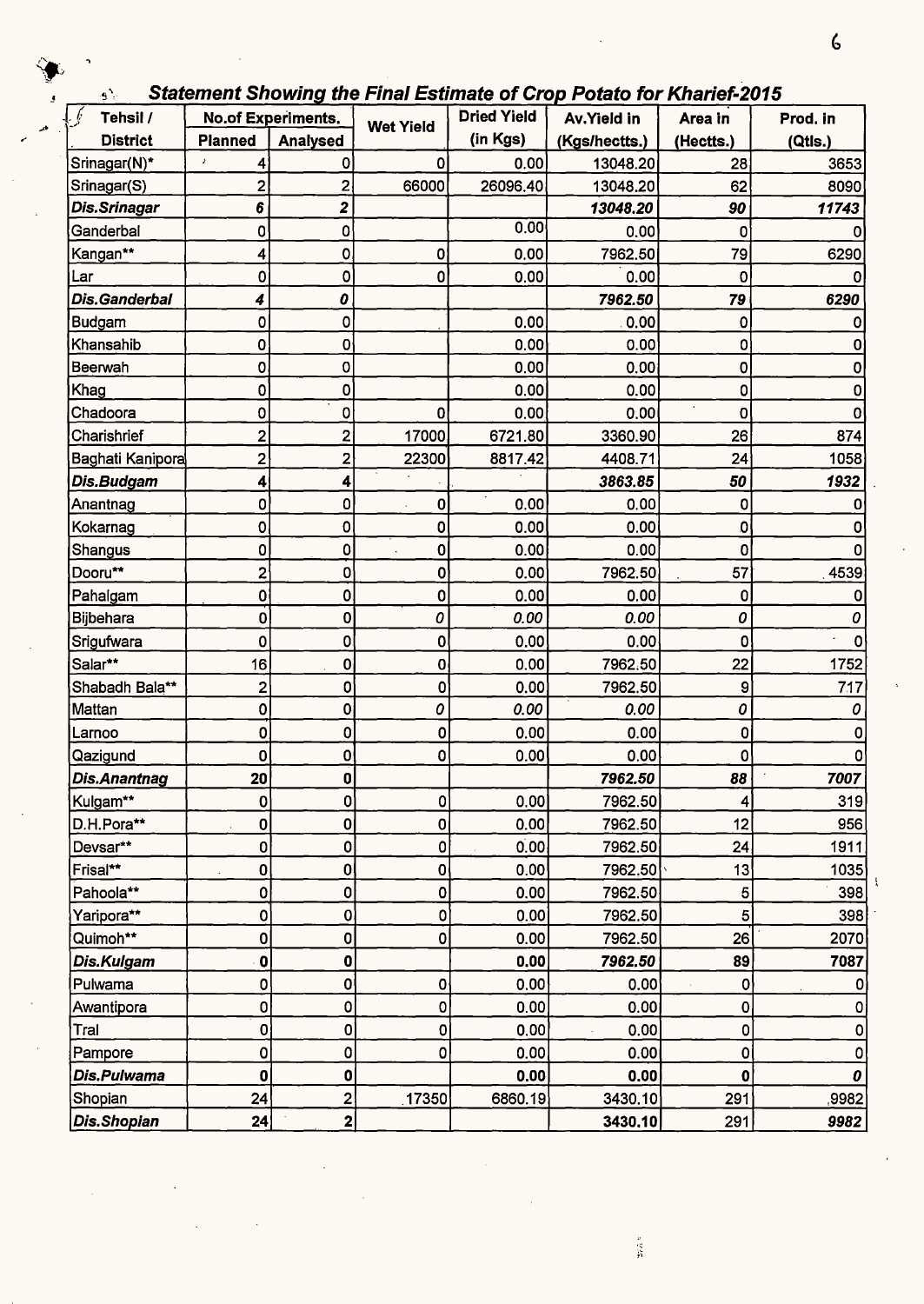| Tehsil /                |                | <b>No.of Experiments.</b> | <b>Wet Yield</b> | <b>Dried Yield</b> | Av.Yield in   | Area in     | Prod. in    |  |
|-------------------------|----------------|---------------------------|------------------|--------------------|---------------|-------------|-------------|--|
| <b>District</b><br>أثوى | <b>Planned</b> | <b>Analysed</b>           |                  | (in Kgs)           | (Kgs/hectts.) | (Hectts.)   | (Qtls.)     |  |
| Baramulla**             | 0              | 0                         | 0                | 0.00               | 7962.50       |             | 80          |  |
| Boniyar                 | $\bf{0}$       | 0                         | 0                | 0.00               | 0.00          | 0           | 0           |  |
| Sopore                  | $\mathbf 0$    | 0                         | 0                | 0.00               | 0.00          | 0           | $\mathbf 0$ |  |
| Rafiabad                | $\mathbf 0$    | 0                         | 0                | 0.00               | 0.00          | 0           | $\mathbf 0$ |  |
| Uri                     | $\mathbf 0$    | 0                         | 0                | 0.00               | 0.00          | $\mathbf 0$ | $\mathbf 0$ |  |
| Pattan                  | $\mathbf 0$    | 0                         | 0                | 0.00               | 0.00          | 0           | $\mathbf 0$ |  |
| Tangmarg                | $\bf{0}$       | 0                         | O                | 0.00               | 0.00          | 0           | $\mathbf 0$ |  |
| Kreeri                  | $\mathbf 0$    | 0                         | 0                | 0.00               | 0.00          | 0           | $\bf{0}$    |  |
| Dis.Baramulla           | $\mathbf 0$    | 0                         |                  |                    | 7962.50       |             | 80          |  |
| Bandipora *             | $\mathbf 0$    | 0                         | 0                | 0.00               | 10753.50      | 42          | 4516        |  |
| Sonawari *              | 6              | 0                         | 0                | 0.00               | 10753.50      | 199         | 21399       |  |
| Gureze                  | 68             | 66                        | 1794970          | 709731.14          | 10753.50      | 141         | 15162       |  |
| Dis.Bandipora           | 74             | 66                        |                  |                    | 10753.50      | 382         | 41078       |  |
| Kupwara**               | 36             | 0                         | 0                | 0.00               | 7962.50       | 308         | 24525       |  |
| Handwara                | 0              | $\mathbf 0$               | 0                | 0.00               | 0.00          | 0           | 0           |  |
| Karnah                  | $\mathbf 0$    | $\bf{0}$                  | 0                | 0.00               | 0.00          | 0           | 0           |  |
| Dis.Kupwara             | 36             | 0                         |                  |                    | 7962.50       | 308         | 24525       |  |
| Kashmir Div.            | 168            | 74                        |                  |                    | 7962.50       | 1378        | 109723      |  |
| <b>J&amp;K State</b>    | 320            | 90                        |                  |                    | 7330.75       | 1615        | 118392      |  |

\*\* Division average yield adopted

 $\mathcal{S}$ 

 $\frac{8}{3}$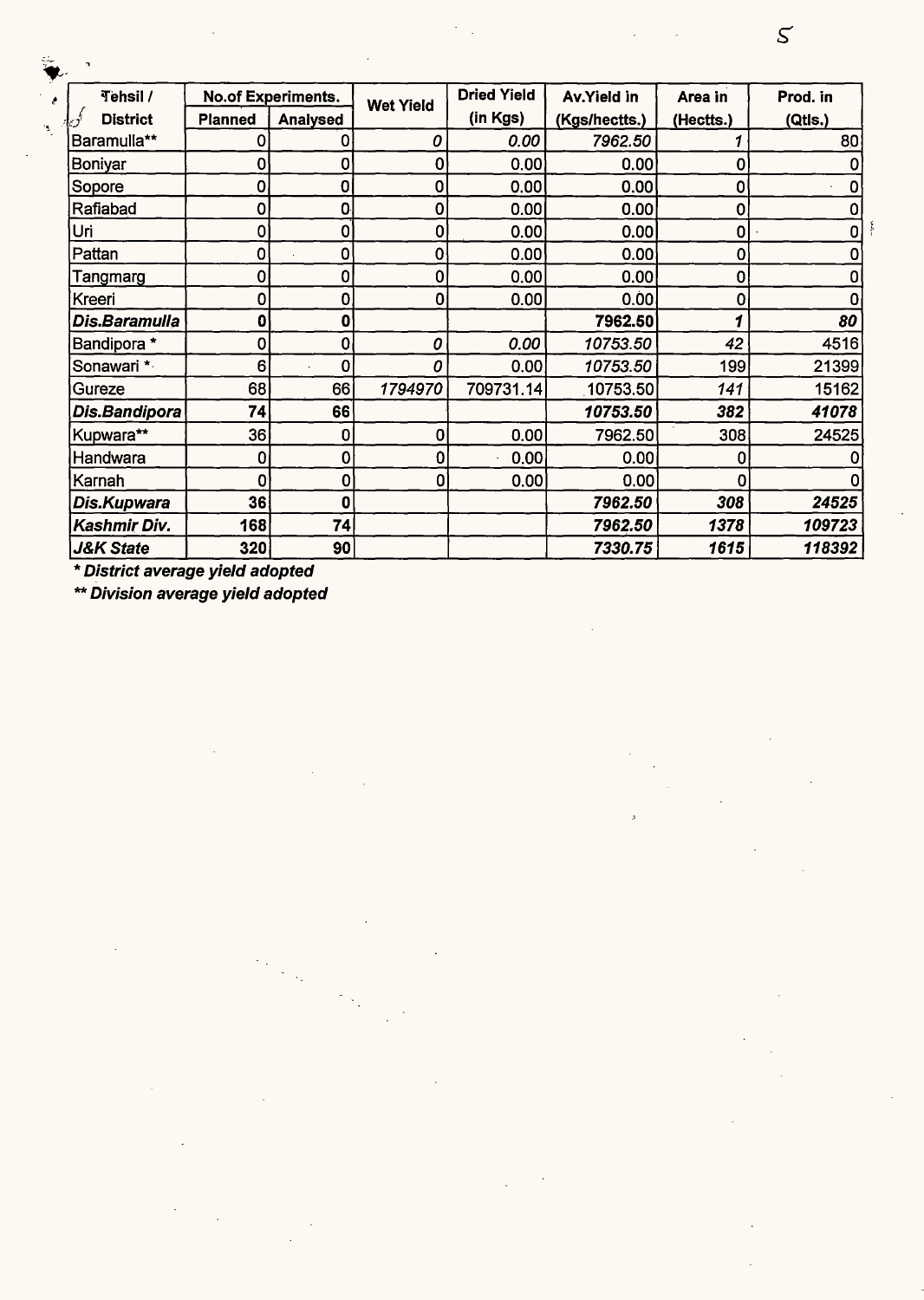|  |  |  |  | <b>Statement Showing the Final Estimate of Crop Potato for Kharief-2015</b> |
|--|--|--|--|-----------------------------------------------------------------------------|
|--|--|--|--|-----------------------------------------------------------------------------|

| २● Tehsil /<br><b>No.of Experiments.</b> |                         |                         |                  | <b>Dried Yield</b> | Av.Yield in   | Area in          | Prod. in     |  |
|------------------------------------------|-------------------------|-------------------------|------------------|--------------------|---------------|------------------|--------------|--|
| <b>District</b>                          | <b>Planned</b>          | <b>Analysed</b>         | <b>Wet Yield</b> | (in Kgs)           | (Kgs/hectts.) | (Hectts.)        | (Qtls.)      |  |
| Jammu                                    | 46                      | 0                       | 0                | 0.00               | 0.00          | $\bf{0}$         |              |  |
| R.S.Pora                                 | $\mathbf 0$             | 0                       | 0                | 0.00               | 0.00          | 0                | 0            |  |
| Akhnoor                                  | $\mathbf 0$             | 0                       | $\bf{0}$         | 0.00               | 0.00          | $\mathbf 0$      | 0            |  |
| <b>Bishnah</b>                           | 6                       | 0                       | 0                | 0.00               | 0.00          | $\mathbf 0$      | 0            |  |
| Dis.Jammu                                | 52                      | 0                       |                  |                    | 0.00          | 0                | 0            |  |
| Samba                                    | 0                       | 0                       | $\mathbf 0$      | 0.00               | 0.00          | $\mathbf 0$      | 0            |  |
| Dis.Samba                                | 0                       | $\mathbf 0$             | 0                |                    | 0.00          | 0                | 0            |  |
| Kathua                                   | 0                       | 0                       | 0                | 0.00               | 0.00          | $\mathbf 0$      |              |  |
| Basholi                                  | 0                       | 0                       | 0                | 0.00               | 0.00          | $\mathbf 0$      | O            |  |
| <b>Billawar</b>                          | 6                       | 0                       | $\pmb{0}$        | 0.00               | 3657.45       | 8                | 293          |  |
| Hiranagar                                | 0                       | $\overline{\mathbf{0}}$ | 0                | 0.00               | 0.00          | 0                |              |  |
| Bani                                     | 22                      | $\mathbf 0$             | $\pmb{0}$        | 0.00               | 3657.45       | 98               | 3584         |  |
| Marheen                                  | 0                       | 0                       | 0                | 0.00               | 0.00          | 0                |              |  |
| Dingaamb                                 | 0                       | $\mathbf 0$             | 0                | 0.00               | 0.00          | $\boldsymbol{0}$ |              |  |
| Lohimalhar                               | 0                       | $\mathbf 0$             | 0                | 0.00               | 3657.45       | 14               | 512          |  |
| Dis.Kathua                               | 28                      | 0                       |                  |                    | 3657.45       | 120              | 4389         |  |
| Udhampur                                 | 0                       | 0                       | 0                | 0.00               | 3657.45       | 13               | 475          |  |
| Ramnagar                                 | 0                       | $\mathbf 0$             | 0                | 0.00               | 3657.45       | 7                | 256          |  |
| Chenani                                  | 14                      | $\mathbf 0$             |                  | 0.00               | 3657.45       | 42               | 1536         |  |
| Majalta                                  | 0                       | $\mathbf 0$             | $\mathbf 0$      | 0.00               | 0.00          | 0                |              |  |
| Panchari                                 | 16                      | 16                      | 148000           | 58519.20           | 3657.45       | 28               | 1024         |  |
| Moungri                                  | 0                       | $\bf{0}$                | 0                | 0.00               | 0.00          | 0                |              |  |
| Basantgargh                              | O                       | $\mathbf 0$             | 0                | 0.00               | 3657.45       | 25               | 914          |  |
| Lati                                     | 14                      | $\mathbf 0$             | $\bf{0}$         | 0.00               | 0.00          | 0                |              |  |
| Dis.Udhampur                             | 44                      | 16                      |                  |                    | 3657.45       | 115              | 4206         |  |
| Reasi                                    | 0                       | $\mathbf 0$             | $\mathbf 0$      | 0.00               | 0.00          | 0                |              |  |
| G.G.Gargh                                | 0                       | $\mathbf 0$             | 0                | 0.00               | 0.00          | 0                |              |  |
| Katra                                    | $\mathbf{0}$            | 0                       | $\bf{0}$         | 0.00               | 0.00          | 0                |              |  |
| Pouni                                    | 0                       | $\mathbf 0$             | 0                | 0.00               | 0.00          | 0                | 0            |  |
| <b>Bhomag</b>                            | 0                       | $\mathbf 0$             | 0                | 0.00               | 0.00          | 0                | 0            |  |
| Thakrakote                               | 0                       | $\mathbf 0$             | 0                | 0.00               | 0.00          | $\mathbf 0$      | 0            |  |
| Arnas                                    | 0                       | $\mathbf 0$             | 0                | 0.00               | 0.00          | 0                | 0            |  |
| Thuroo                                   | $\mathbf{0}$            | $\mathbf 0$             | $\mathbf 0$      | 0.00               | 0.00          | $\mathbf 0$      | 0            |  |
| Chassana                                 | 0                       | $\mathbf{0}$            | 0                | 0.00               | 0.00          | 0                | 0            |  |
| Dis.Reasi                                | 0                       | $\pmb{0}$               |                  |                    | 0.00          | 0                | 0            |  |
| Rajouri                                  | $\mathbf 0$             | $\mathbf 0$             | 0                | 0.00               | 0.00          | 0                | 0            |  |
| <b>Budhal</b>                            | $\mathbf{0}$            | $\mathbf{0}$            | 0                | 0.00               | 0.00          | 0                | 0            |  |
| Kalakote                                 | 0                       | $\pmb{0}$               | 0                | 0.00               | 0.00          | 0                | 0            |  |
| Thanamandi                               | 0                       | $\mathbf{0}$            | 0                | 0.00               | 0.00          | 0                | 0            |  |
| Nowshehra                                | 0                       | $\pmb{0}$               | 0                | 0.00               | 0.00          | $\mathbf 0$      | Ò            |  |
| Sunderbani                               | 2                       | 0                       | $\mathbf 0$      | 0.00               | 0.00          | $\mathbf 0$      | 0            |  |
| Darhal                                   | $\mathbf{O}$            | $\mathbf{0}$            | $\pmb{0}$        | 0.00               | 0.00          | 0                | $\mathbf{0}$ |  |
| Dis.Rajouri                              | $\overline{\mathbf{2}}$ | $\mathbf{0}$            |                  |                    | 0.00          | 0                | 0            |  |

ŧ.

 $\overline{4}$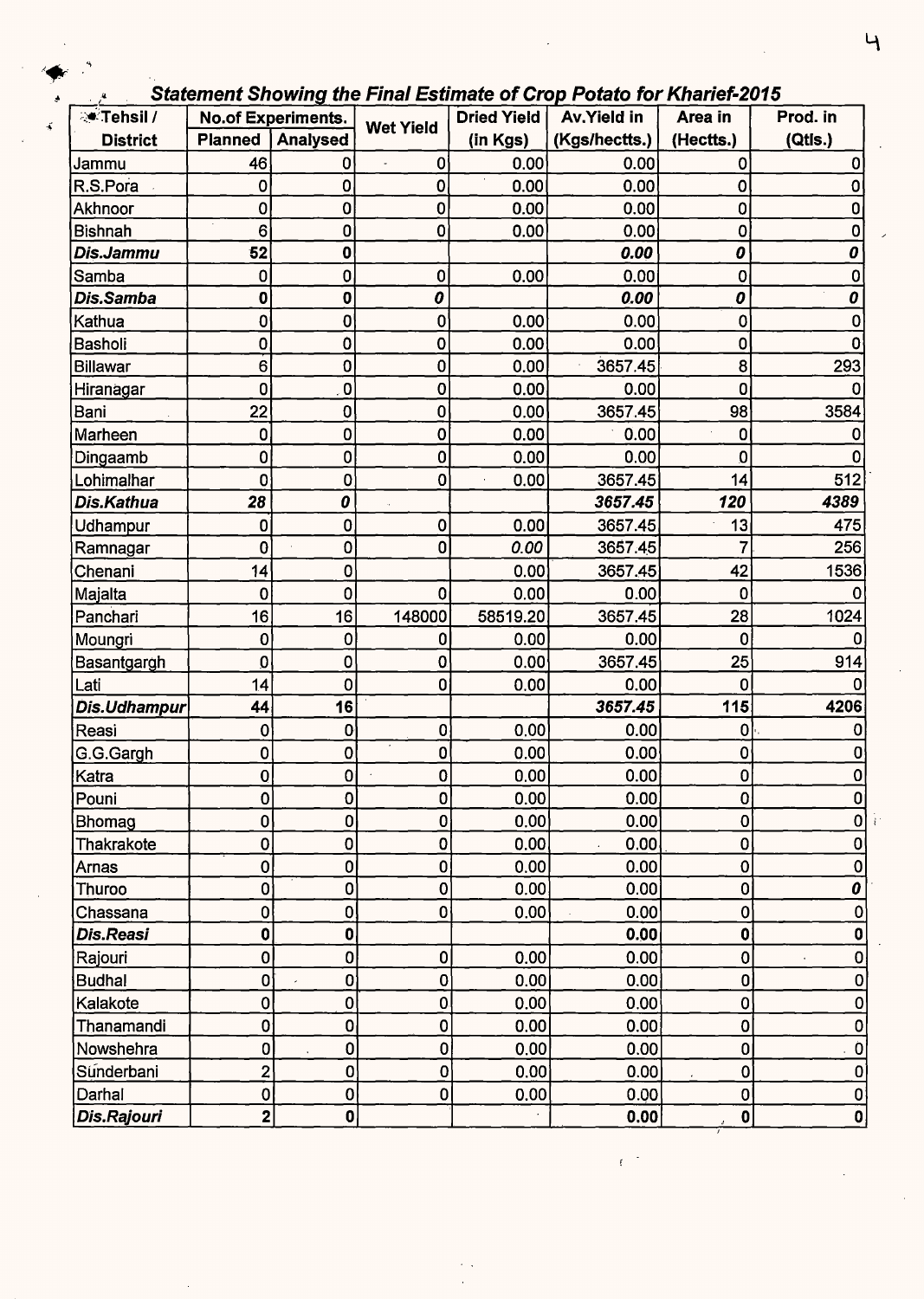| <i><b>'Tehsil /</b></i> |                         | <b>No.of Experiments.</b> | <b>Wet Yield</b> | <b>Dried Yield</b> | Av.Yield in   | Area in                 | Prod. in    |
|-------------------------|-------------------------|---------------------------|------------------|--------------------|---------------|-------------------------|-------------|
| <b>District</b>         | <b>Planned</b>          | Analysed                  |                  | (in Kgs)           | (Kgs/hectts.) | (Hectts.)               | (Qtis.)     |
| Haveli **               | 2                       | 0                         | 0                | 0.00               | 3657.45       | $\mathbf{2}$            | 73          |
| Surankote               | $\mathbf{0}$            | $\bf{0}$                  | 0                | 0.00               | 0.00          | $\mathbf 0$             | $\mathbf 0$ |
| Mender                  | $\mathbf 0$             | $\mathbf 0$               | $\mathbf 0$      | 0.00               | 0.00          | $\mathbf 0$             | 0           |
| Mandi                   | 0                       | 0                         | 0                | 0.00               | 0.00          | $\mathbf 0$             | 0           |
| <b>Dis.Poonch</b>       | $\overline{\mathbf{2}}$ | 0                         |                  |                    | 3657.45       | $\overline{\mathbf{2}}$ | 73          |
| Doda                    | $\mathbf 0$             | 0                         | 0                | 0.00               | 0.00          | $\mathbf 0$             | 0           |
| Bhaderwah               | 0                       | 0                         | 0                | 0.00               | 0.00          | $\mathbf 0$             | 0           |
| <b>Bhaleesa</b>         | $\overline{0}$          | 0                         | 0                | 0.00               | 0.00          | $\bf{0}$                | 0           |
| Thathri                 | $\mathbf 0$             | 0                         | 0                | 0.00               | 0.00          | 0                       | 0           |
| <b>Bhalla</b>           | $\mathbf{0}$            | 0                         | 0                | 0.00               | 0.00          | 0                       | 0           |
| Mohalla                 | 0                       | 0                         | 0                | 0.00               | 0.00          | 0                       | 0           |
| Gundna                  | $\mathbf{2}^{\prime}$   | 0                         | 0                | 0.00               | 0.00          | 0                       | 0           |
| <b>Bharath Bagla</b>    | 0                       | 0                         | 0                | 0.00               | 0.00          | $\mathbf 0$             | 0           |
| <b>Bhagwah</b>          | $\bf{0}$                | 0                         | 0                | 0.00               | 0.00          | $\mathbf 0$             | 0           |
| Marmat                  | 0                       | 0                         | 0                | 0.00               | 0.00          | 0                       | 0           |
| Kashtigarh              | $\mathbf 0$             | $\mathbf 0$               | 0                | 0.00               | 0.00          | $\mathbf 0$             |             |
| Assar                   | $\mathbf 0$             | $\mathbf 0$               | $\mathbf 0$      | 0.00               | 0.00          | 0                       | 0           |
| Chilly Pingla           | $\mathbf 0$             | $\pmb{0}$                 | $\mathbf 0$      | 0.00               | 0.00          | 0                       |             |
| Kahara                  | $\mathbf 0$             | $\bf{0}$                  | $\mathbf 0$      | 0.00               | 0.00          | 0                       | Ω           |
| Phigsoo                 | $\mathbf 0$             | $\pmb{0}$                 | 0                | 0.00               | 0.00          | $\mathbf 0$             |             |
| Chiralla                | $\mathbf 0$             | $\mathbf 0$               | 0                | 0.00               | 0.00          | 0                       | 0           |
| Dis.Doda                | $\overline{\mathbf{2}}$ | $\mathbf 0$               |                  |                    | 0             | $\mathbf 0$             |             |
| Kishtwar                | $\mathbf 0$             | 0                         | 0                | 0.00               | 0.00          | 0                       | 0           |
| Padder                  | 10                      | $\mathbf 0$               | 0                | 0.00               | 0.00          | $\mathbf 0$             |             |
| Marwa                   | $\overline{\mathbf{4}}$ | $\pmb{0}$                 | $\mathbf 0$      | 0.00               | 0.00          | 0                       | Ω           |
| Chatroo                 | $\mathbf 0$             | 0                         | $\mathbf 0$      | 0.00               | 0.00          | 0                       |             |
| Mughal Maidan           | $\mathbf 0$             | 0                         | $\mathbf 0$      | 0.00               | 0.00          | 0                       | 0           |
| Nagseni                 | $\mathbf 0$             | $\mathbf 0$               | $\mathbf 0$      | 0.00               | 0.00          |                         | 0<br>0      |
| Machail                 | $\bf{0}$                | $\mathbf{0}$              | $\pmb{0}$        | 0.00               | 0.00          | $\mathbf{0}$            | 0           |
| Bounjwah                | $\overline{\mathbf{2}}$ | $\mathbf{O}$              | $\mathbf{0}$     | 0.00               | 0.00          | $\mathbf 0$             | 0           |
| Drabshalla              | $\overline{0}$          | $\bf{0}$                  | $\mathbf 0$      | 0.00               | 0.00          | $\pmb{0}$               | 0           |
| Dachan                  | 0                       | 0                         | $\mathbf 0$      | 0.00               | 0.00          | 0                       | 0           |
| Warwan                  | $6\phantom{a}$          | 0                         | $\bf{0}$         | 0.00               | 0.00          | 0                       | 0           |
| Dis.Kishtwar            | 22                      | 0                         |                  |                    | $\mathbf{0}$  | $\mathbf 0$             | $\mathbf 0$ |
| Ramban                  | 0                       | 0                         | $\bf{0}$         | 0.00               | 0.00          | 0                       | 0           |
| <b>Banihal</b>          | $\mathbf 0$             | $\overline{0}$            | $\overline{0}$   | 0.00               | 0.00          | $\mathbf 0$             | 0           |
| Dis.Ramban              | $\mathbf 0$             | $\mathbf 0$               |                  |                    | 0             | $\mathbf 0$             | 0           |
| Jammu Div.              | 152                     | 16                        |                  |                    | 3657.45       | 237                     | 8668        |

\*\* **Division average yield adopted**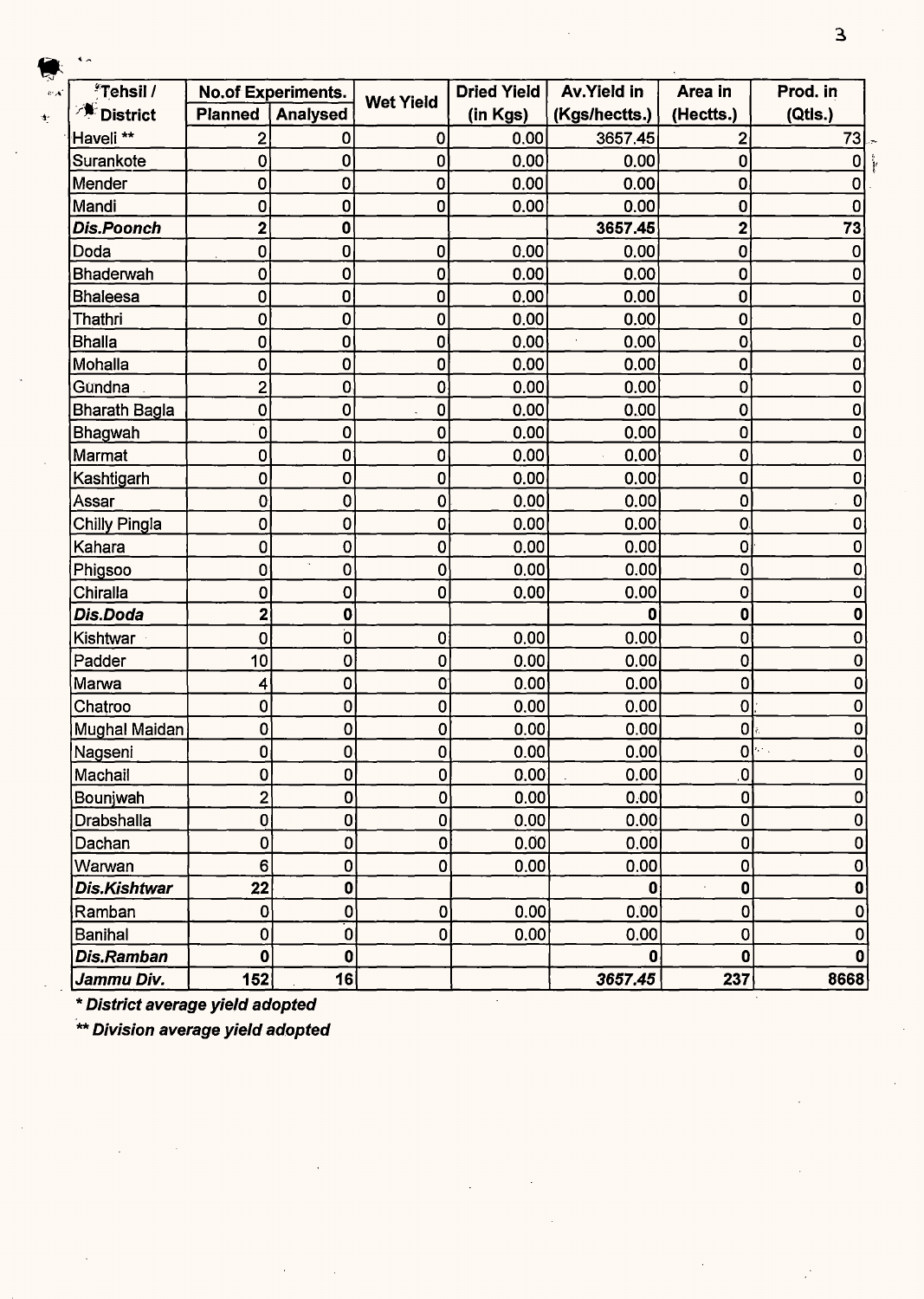| State: Jammu & Kashmir                                        |                | <b>Season: Kharief</b>    |         | <b>Year:2015</b> | <b>Crop:- Saffron</b> |                 |
|---------------------------------------------------------------|----------------|---------------------------|---------|------------------|-----------------------|-----------------|
| Name of the                                                   |                | <b>No. of Experiments</b> | Area in | Average          | <b>Production</b>     | %age            |
| <b>Tehsil/District</b>                                        |                |                           |         | Yield            | in                    | <b>Response</b> |
|                                                               | <b>Planned</b> | <b>Analysed</b>           | Hectts. | (Kgs/hectt)      | quintals              |                 |
| Pantha Chowk                                                  | 3              | 3                         | 188     | 2.907            | 5.465                 | 100.00          |
| <b>District Srinagar</b>                                      | 3              | 3                         | 188     | 2.907            | 5.465                 | 100.00          |
| Chadoora                                                      | 3              | 3                         | 49      | 3.529            | 1.729                 | 100.00          |
| Charisharief*                                                 | 6              | 0                         | 260     | 3.529            | 9.175                 | 0.00            |
| Baghati Kanipora *                                            | 3              | 0                         | 108     | 3.529            | 3.811                 | 0.00            |
| <b>District Budgam</b>                                        | 12             | 3                         | 417     | 3.529            | 14.716                | 25.00           |
| Pulwama *                                                     | 3              | 0                         | 75      | 1.187            | 0.890                 | 0.00            |
| Pampora                                                       | 96             | 81                        | 2082    | 1.139            | 23.721                | 84.38           |
| Awantipora                                                    | 3              | 3                         | 144     | 1.869            | 2.691                 | 100.00          |
| <b>District Pulwama</b>                                       | 102            | 84                        | 2301    | 1.187            | 27.302                | 82.35           |
| <b>Kashmir Division</b>                                       | 117            | 90                        | 2906    | 1.634            | 47.483                | 76.92           |
| Kishtwar                                                      | 3              | 3                         | 121     | 0.478            | 0.578                 | 100.00          |
| <b>District Kishtwar</b>                                      | 3              | 3                         | 121     | 0.478            | 0.578                 | 100.00          |
| Jammu Division                                                | 3              | 3                         | 121     | 0.478            | 0.578                 | 0.00            |
| <b>J&amp;K State</b><br>Nato: *Diotriot Average Viold Adamted | 120            | 93                        | 3027    | 1.588            | 48.061                | 77.50           |

# **Final Estimates of Average yield, Area and Production**<br>Read Linux & Keshmin Becases Kharist J. Youn0045

Note: \*District Average Yield Adopted

The Contract